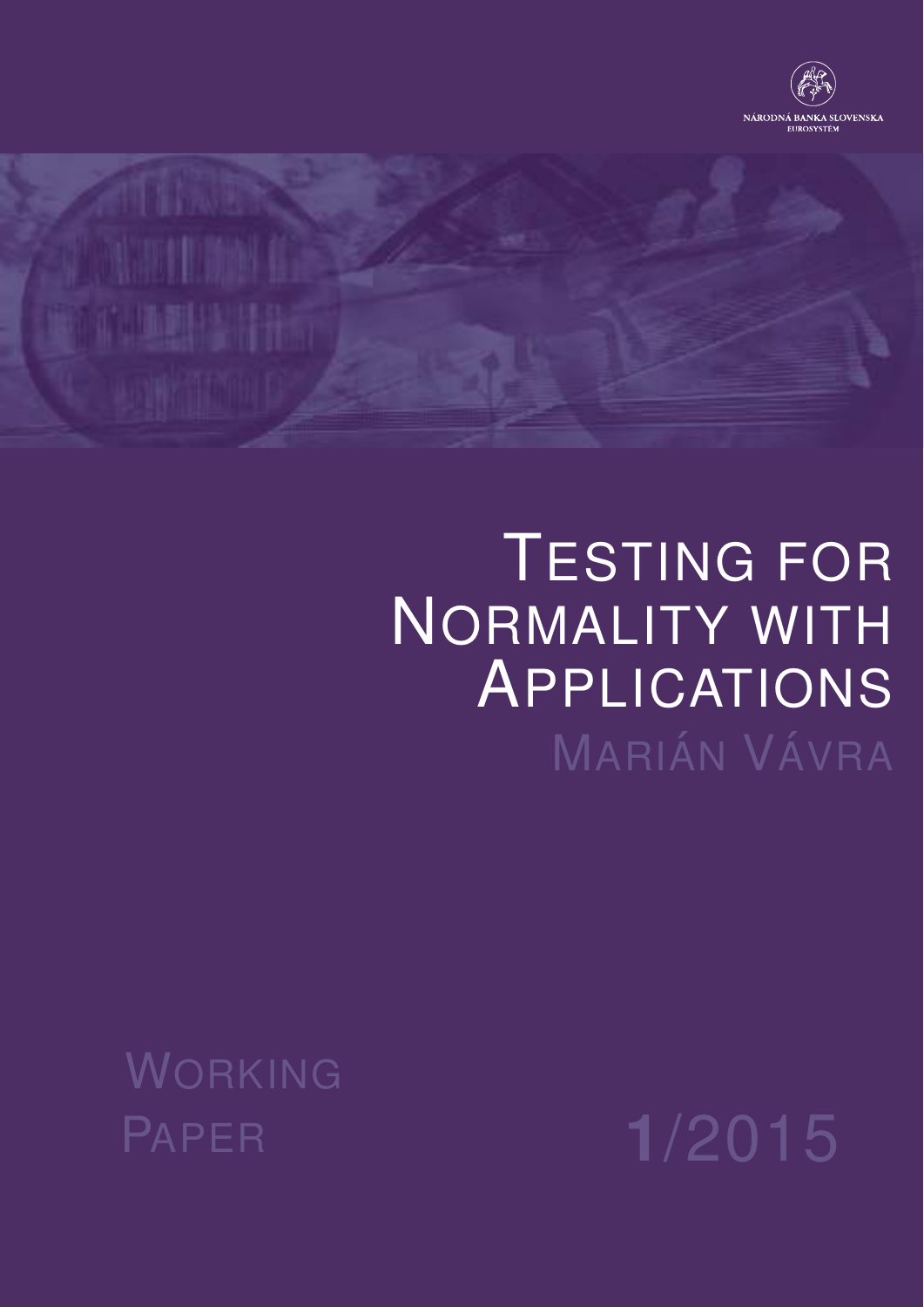

© National Bank of Slovakia www.nbs.sk Imricha Karvaša 1 813 25 Bratislva

reserarch@nbs.sk

March 2015

ISSN 1337-5830

The views and results presented in this paper are those of the authors and do not necessarily represent the official opinions of the National Bank of Slovakia.

All rights reserved.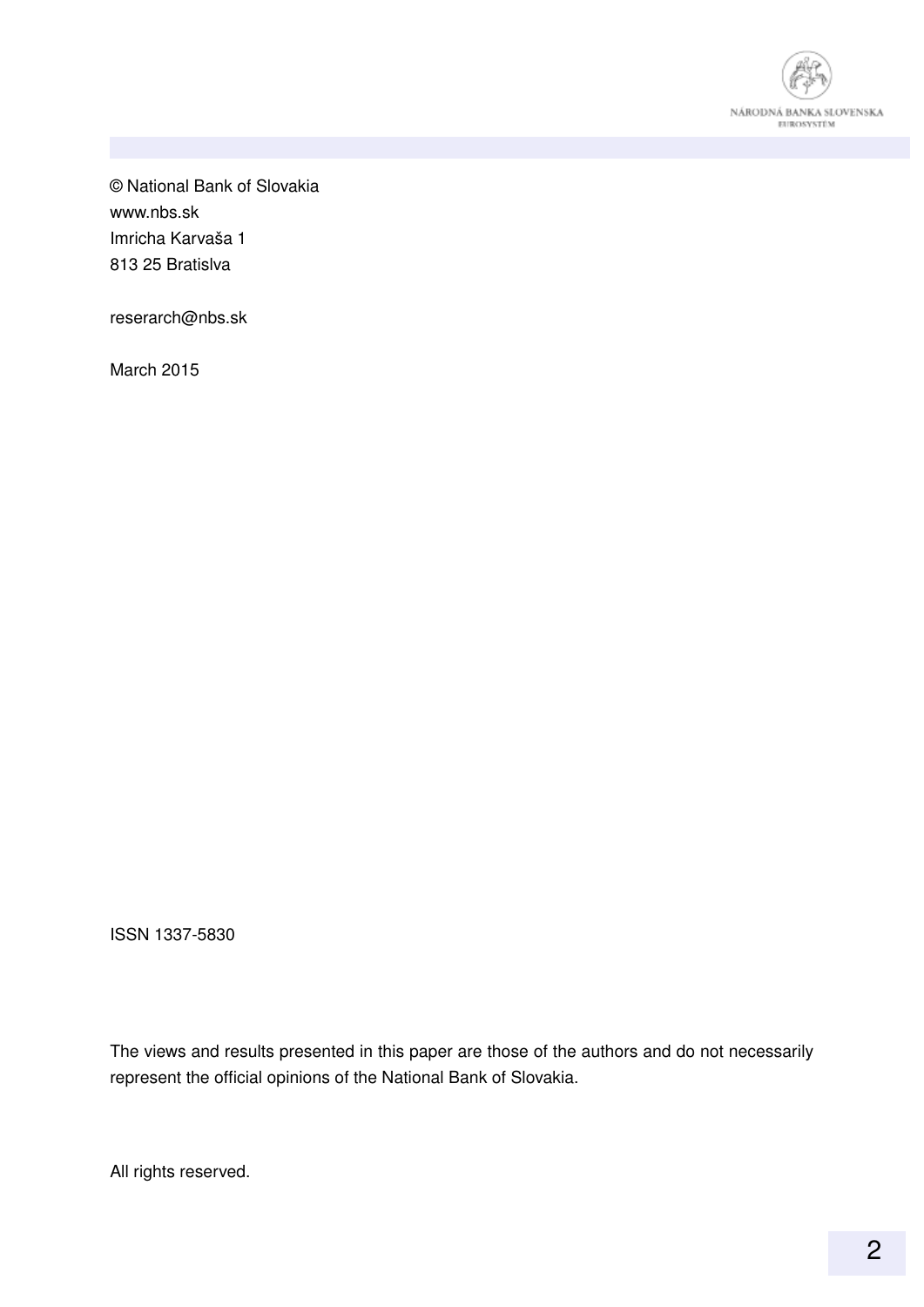

#### Testing for Normality with Applications<sup>1</sup>

Working paper NBS

Marián Vávra<sup>2</sup>

#### **Abstract**

This paper considers the problem of testing for normality of the marginal law of univariate and multivariate stationary and weakly dependent random processes using a bootstrap-based Anderson-Darling test statistic. The finite-sample properties of the test are assessed via Monte Carlo experiments. An application to the inflation forecast errors is also presented.

JEL classification: C12, C15, C32

Key words: testing for normality; Anderson-Darling statistic; sieve bootstrap; weak dependence

Downloadable at http://www.nbs.sk/en/publications-issued-by-the-nbs/working-papers

<sup>&</sup>lt;sup>1</sup>I would like to thank Zacharias Psaradakis, Ron Smith, and participants in the Research Seminar at the NBS for useful comments and interesting suggestions. All remaining errors are only mine.

 $2^2$ Marián Vávra, Research Department of the NBS.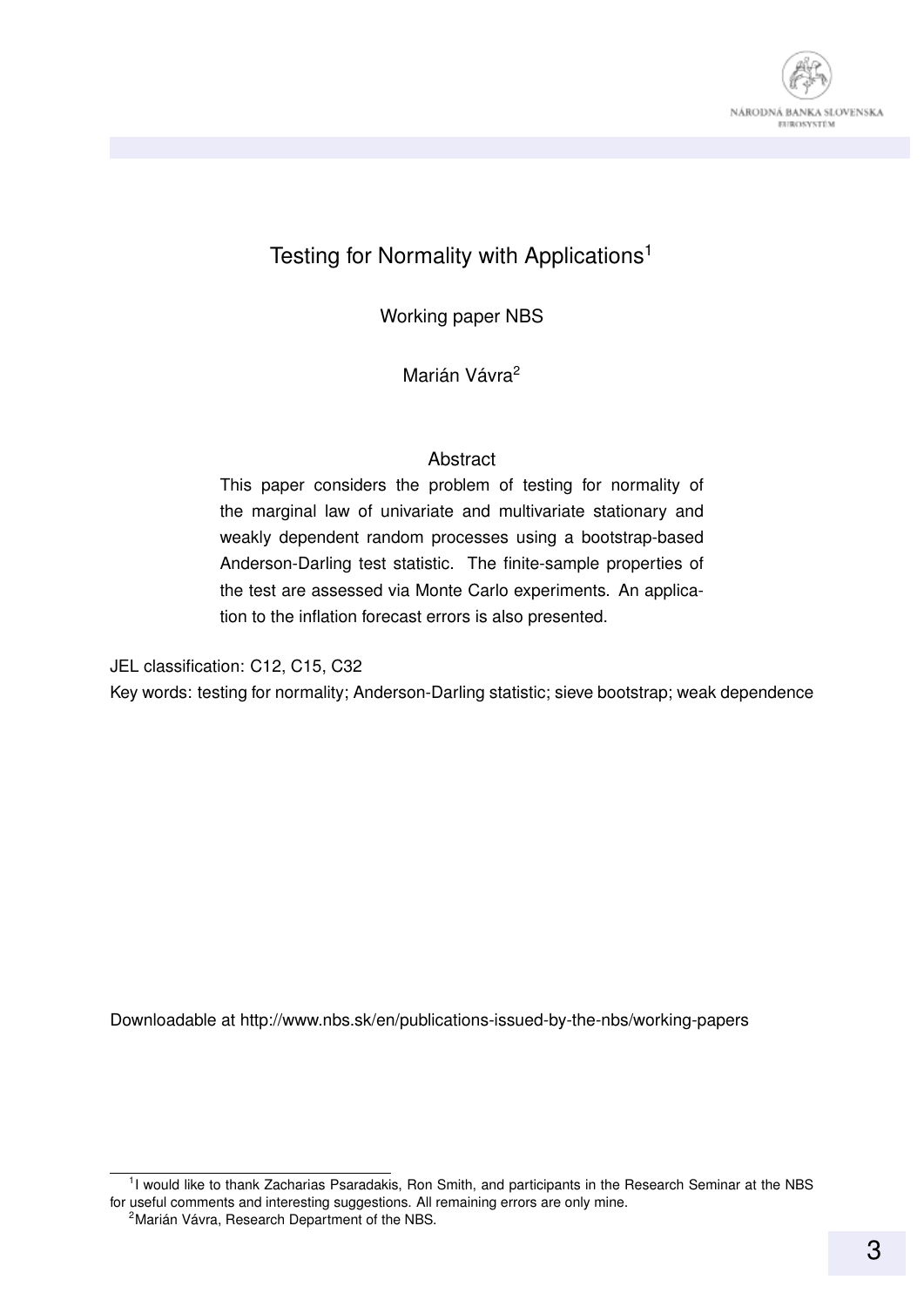

### **1. INTRODUCTION**

Monetary policy decisions are based on the expected development of key economic variables such as the inflation rate and the output gap. Since point forecasts of macroeconomic indicators provide only limited information to policy makers about the future development of the economy, some "risk" assessment of key variables in the form of (marginal) prediction bands has been found useful (see Clements and Hendry (2008, Chap. 2, 3)). Two types of prediction bands are routinely used in practice: (i) Gaussian intervals<sup>3</sup>; (ii) two-piece (asymmetric) Gaussian intervals<sup>4</sup>. Following Britton and Fisher (1998), the National Bank of Slovakia (NBS) currently relies on using a two-piece Gaussian distribution when calculating prediction bands of the inflation rate, see Figure 1. The figure depicts a system of prediction bands (the so called fan-chart) with probability coverage ranging from 10  $\%$  to 90  $\%$ .



Figure 1: NBS Prediction Bands of the Inflation Rate

Although we do fully agree that an appropriate risk assessment can provide useful information for policy makers, the problem is that a decision about using Gaussian or asymmetric prediction bands is based on ad-hoc (and often odd) arguments rather than on formal statistical evidence.<sup>5</sup>

 $3$ See, e.g., Bank of Canada (2013, p. 23), Norges Bank (2013, p. 13), or Sveriges Riksbank (2013, p. 6)

<sup>4</sup>See, e.g., Bank of England (2013, p. 6)

<sup>&</sup>lt;sup>5</sup>Rather surprisingly one cannot find any formal statistical evidence about normality or otherwise of the forecast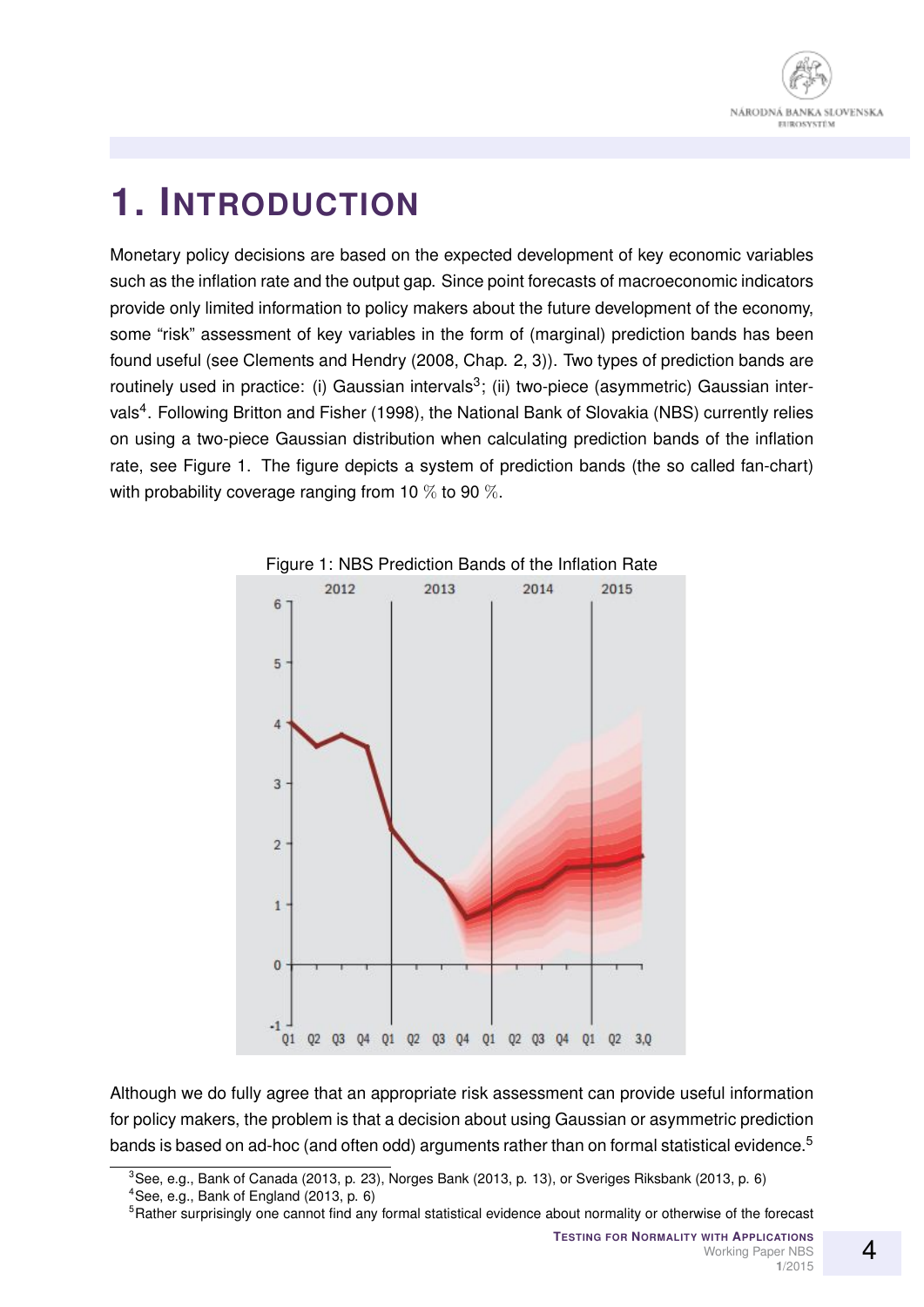Note that testing for normality may be useful in other forecast-based applications as well. For example, Adolfson, Lindé, and Villani (2007) implicitly assume normally distributed forecast errors when evaluating density forecasts.<sup>6</sup> Clearly, possible density misspecification can, in turn, give rise to erroneous monetary policy decisions. Therefore, it is desirable to establish the adequacy or otherwise of normality of forecast errors before exploring more complicated asymmetric density structures.<sup>7</sup>

Although many statistics for testing normality have been developed in the literature (see, e.g., Mardia (1980), D'Agostino and Stephens (1986), or Thode (2002) for more details)<sup>8</sup>, they are inappropriate for weakly dependent processes (e.g. forecast errors and other economic variables) since the presence of dependence in observations invalidates critical values of standard tests derived under an i.i.d assumption. Our point is illustrated in Figure 2 where the NBS inflation forecast errors are depicted for the selected horizons. Apart from obvious dependence in observations, it is clear that persistence of the forecast errors increases significantly with the forecast horizon (see Section 4 for a discussion).





Only recently, a modified Jarque-Bera normality test has been developed for weakly dependent (w.d.) stochastic processes as well (see Lobato and Velasco (2004) and Bai and Ng (2005), henceforth BN). However, the finite sample performance of the BN test statistic is not convincing. First, the power of the BN test fails for persistent stochastic processes (see Table 3 in this paper). Second, the BN test requires the existence of the first eight moments to provide valid (asymptotic) inference. This requirement is, however, in sharp contrast with empirical findings

errors in the above cited Banks' reports.

 $6$ Some other examples about the usefulness of testing for normality can be found in Kilian and Demiroglu (2000). <sup>7</sup>It is worth remarking that even if the historical forecast errors are (approximately) Gaussian, the Bank may still want to use some asymmetric probability distribution allowing for signaling the direction of potential risks to market participants. An example of this type might be uncertainty about the oil and gas prices caused by the current Russian–Ukraine conflict. Nevertheless, it is necessary the present the results in a convincing way.

<sup>&</sup>lt;sup>8</sup>The following three main classes of test statistics for checking normality of independently and identically distributed (i.i.d.) random variables have become popular in the literature: (i) tests based on the empirical distribution function (see, e.g., Anderson and Darling (1952)) or the empirical characteristic function (see, e.g., Hall and Welsh (1983)); (ii) order statistics (see, e.g., Shapiro and Wilk (1965)); and (iii) tests based on skewness and kurtosis (see, e.g., Jarque and Bera (1980)).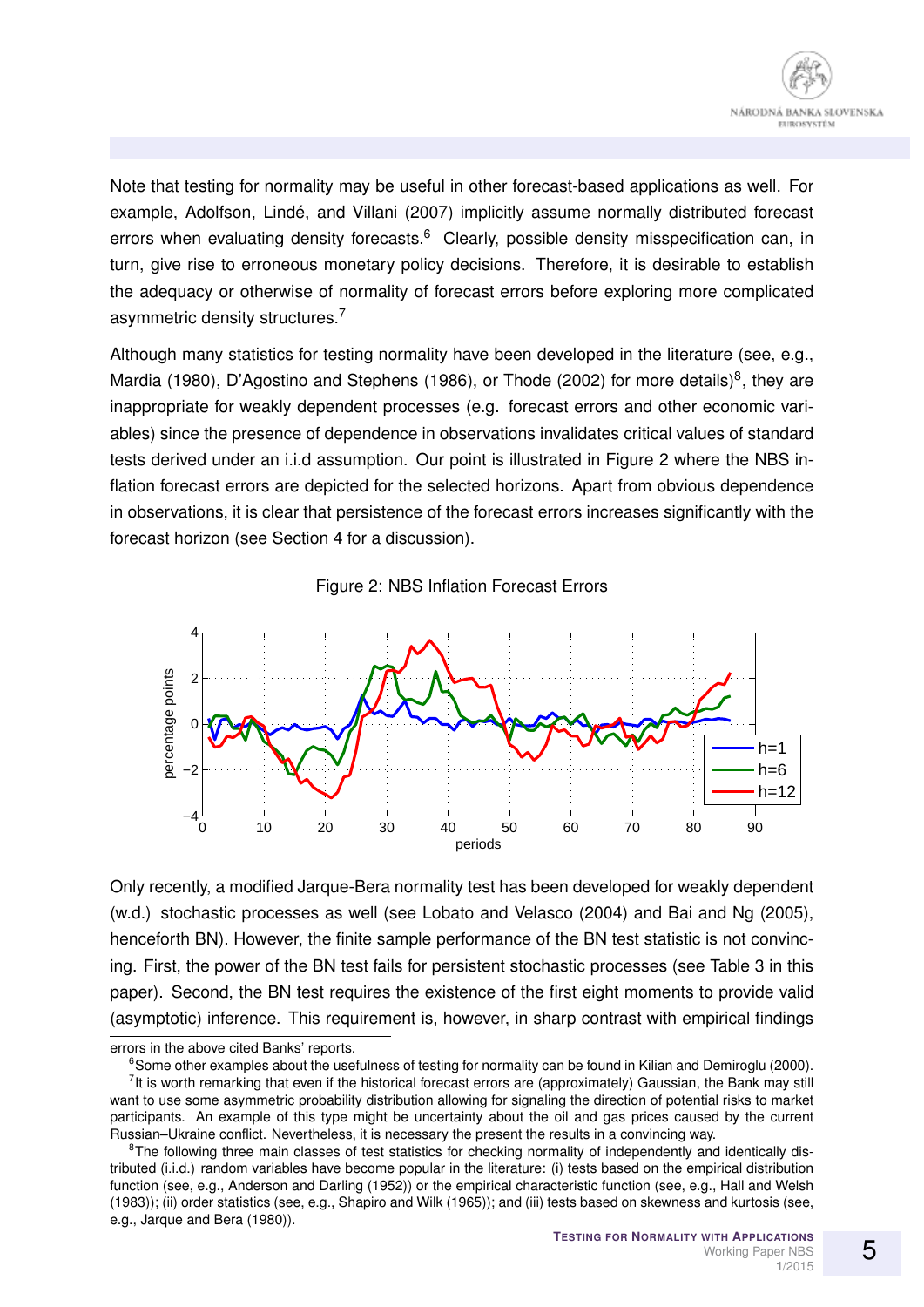about economic time series (see, e.g., Jansen and Vries (1991), Loretan and Phillips (1994), or Runde (1997)). Moment condition failure of the test is very likely to lead to misleading inference (see Psaradakis and Vávra (2014) for a related example).

This paper contributes to the literature by considering a bootstrap-based Anderson-Darling (BAD) statistic for testing for normality of scalar and vector stationary and weakly dependent stochastic processes. The proposed test considered here has several features that make it attractive for applications. First, in addition to having an intuitive interpretation and being easy to compute, the test does produce very good size and power results which are superior to the BN test. Second, the proposed BAD test requires only the first four moments to be finite which is in line with stylized facts about economic time series. Third, following the Cramér-Wold device, it is shown that the BAD test can be easily used to test for normality of vector stochastic processes as well.

The paper is organized as follows. A bootstrap-based Anderson-Darling type statistic is discussed in Section 2. Section 3 examines the finite-sample properties of the proposed test by means of Monte Carlo experiments. Section 4 summarizes and concludes.

### **2. ANDERSON-DARLING TEST**

#### **2.1 UNIVARIATE APPROACH**

It is assumed through out the paper that the underlying stochastic process is a real-valued stationary and weakly dependent process allowing for a Wold representation given by

$$
X_t = \mu + \sum_{j=1}^{\infty} \psi_j \epsilon_{t-j} + \epsilon_t, \quad t \in \mathbb{Z},
$$
 (1)

where  $\mu\in\mathbb{R},$  the roots of the lag polynomial  $\psi(q)=1-\sum_{j=1}^\infty\psi_jq^j$  lie outside the unit disk and  $\sum_{j=1}^\infty j|\psi_j|<\infty$ , the error sequence  $\{\epsilon_t:t\in\mathbb{Z}\}$  is assumed to be stationary and ergodic such that  $\mathbb{E}(\epsilon_t|\mathcal{F}_{t-1})=0,$   $\mathbb{E}(\epsilon_t^2|\mathcal{F}_{t-1})=s^2<\infty,$  where  $\mathcal{F}_t=\{\epsilon_t,\epsilon_{t-1},\ldots\}$  is the sigma-field,  $\mathbb{E}(\epsilon_t^4)<$  $\infty$  and the density function  $f(\epsilon_t)$  is absolutely continuous. A Wold decomposition represents a fairly large class of stochastic processes including, for instance, causal and invertible linear ARMA models often applied in economics and finance. Note also that under an additional mild assumption about invertibility, it is easy to show that the process in (1) can be rewritten into the form of an  $AR(\infty)$  model

$$
X_t = c + \sum_{j=1}^{\infty} \phi_j X_{t-j} + \epsilon_t, \quad t \in \mathbb{Z}.
$$
 (2)

The problem of interest is to test the null hypothesis that one-dimensional marginal distribution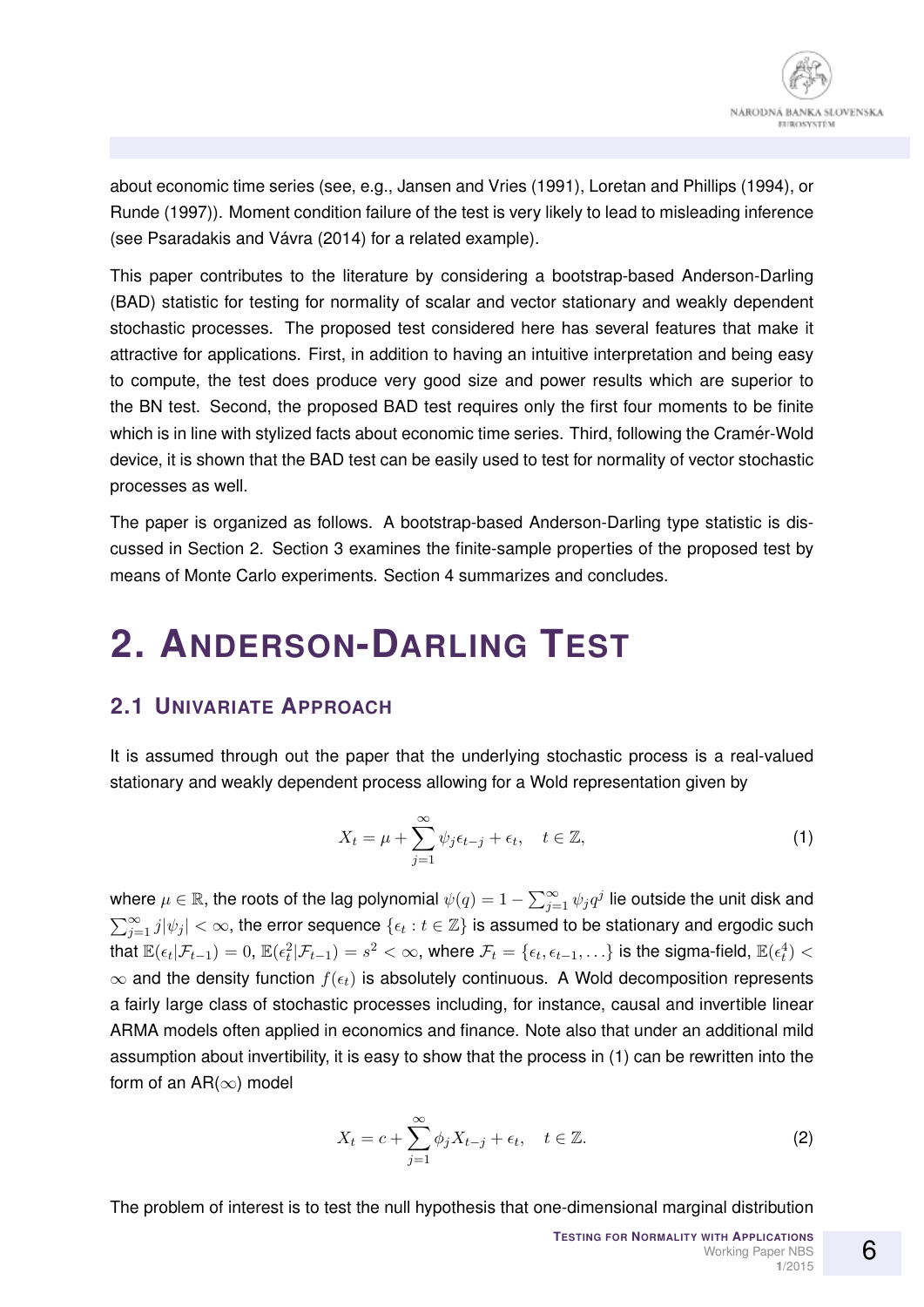

function  $F(z) = \mathbb{P}((X_t - \mu)/\sigma \leq z), z \in \mathbb{R}$ , is Gaussian. A popular test based on a (weighted) quadratic distance between the empirical and hypothetical distribution function is the Anderson-Darling test given by

$$
\mathcal{A}_n = n \int_{\mathbb{R}} \frac{(F_n(z) - \Phi(z))^2}{\Phi(z)(1 - \Phi(z))} d\Phi(z), \quad z \in \mathbb{R},
$$
\n(3)

where  $\Phi$  denotes a standard normal distribution and  $F_n$  is the empirical distribution function (EDF) associated with  $\{X_t : t = 1, \ldots, n\}$ 

$$
F_n(z) = \frac{1}{n} \sum_{t=1}^n I\left(\frac{X_t - \mu}{\sigma} \le z\right), \quad z \in \mathbb{R},\tag{4}
$$

where  $I(\cdot)$  is a standard indicator function and  $\mu=\mathbb{E}(X_t)$  and  $\sigma=\sqrt{\mathrm{var}(X_t)}.$  In finite sample, the following formula is used to calculate the Anderson-Darling test

$$
\hat{\mathcal{A}}_n = -n - \frac{1}{n} \sum_{i=1}^n (2i - 1) [\log(\hat{Y}_{(i)}) - \log(1 - \hat{Y}_{(n-i+1)})],\tag{5}
$$

where  $\hat{Y}_{(i)}=\Phi((X_{(i)}-\hat{\mu})/\hat{\sigma}),$   $X_{(i)}$  denotes the  $i$ -th order statistic and  $\hat{\mu}$  and  $\hat{\sigma}$  are the estimated location and scale parameters. Note that consistent estimators of the location  $\mu$  and scale  $\sigma$ can be obtained by a sample average and a standard deviation (the results follow from Theorem 3.34 in White (2001, p. 44)).

Our choice of using the Anderson-Darling test statistic is motivated by the following three arguments. First, Shapiro, Wilk, and Chen (1968) show that the EDF-based test statistics (such as Kolmogorov-Smirnov, Cramér-von Mises, or Anderson-Darling tests) are more powerful as compared to moment-based test statistics (based on coefficients of skewness and kurtosis) when testing for normality. Second, Noceti, Smith, and Hodges (2003) show that the Anderson-Darling test is one of the most powerful tests among the EDF-based tests. Third, the Anderson-Darling test (and other EDF-based tests as well) has a pleasant property of being consistent against any alternative (continuous) distribution (see DasGupta (2008, Sec. 26.5)).

In large samples as  $n\to\infty$  and under assumptions that  $\{X_t: t=1,\ldots,n\}$  is a sequence of i.i.d random variables and location and scale parameters (i.e.  $\mu$  and  $\sigma$ ) are known, the asymptotic null distribution of  $A_n$  can be derived (see Anderson and Darling (1952)).<sup>9</sup> Complications arise when the location and scale parameters in (4) are unknown and must be estimated. Then not only the exact distribution of the Anderson-Darling statistic but also its asymptotic distribution

$$
\mathcal{A}_n = \int_0^1 \frac{U_n^2(\omega)}{\omega(1-\omega)} \, \mathrm{d}\omega,
$$

where  $U_n(\omega) = \sqrt{n}(G_n(\omega) - \omega)$  and  $G_n(\omega) = n^{-1}\sum_{t=1}^n I(\Phi(z_t) \leq \omega)$  for each  $\omega \in [0,1]$ . Then, it holds that  $U_n\stackrel{d}{\longrightarrow}U$ , where  $U$  is the Brownian bridge which immediately implies statistic  ${\cal A}_n\stackrel{d}{\longrightarrow}\int_0^1\frac{U^2(\omega)}{\omega(1-\omega)}\,\mathrm{d}\omega.$ 

 $^9$ In particular, using a change of variable ( $\omega=\Phi(z)$ ),  $\mathcal{A}_n$  takes the following form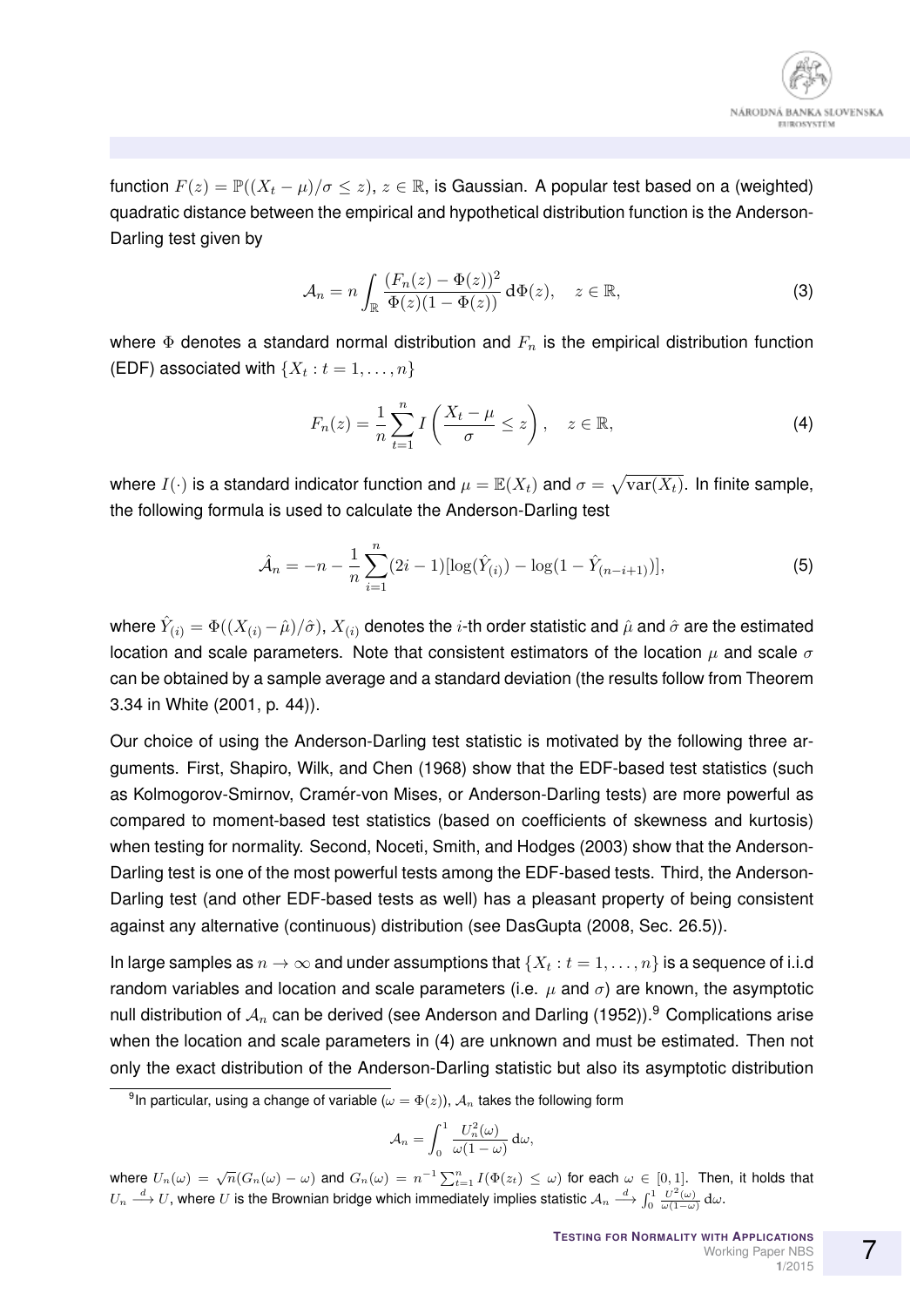depends on the shape of the null distribution (see de Wet and Randles (1987) for details). Since the test statistic in (3) depends on unknown parameters governing the stochastic process  $\{X_t : t \in \mathbb{Z}\}$ , an appropriate bootstrap method should be used to calculate reliable critical values of the test. Although there exist various bootstrap methods for weakly dependent data in the literature (see Lahiri (2003) for a comprehensive treatment), the AR-sieve bootstrap seems to be a preferred method. The main advantage of the AR-sieve is that it allows us to impose the normality condition under the null and it is able to replicate the (linear) dependence structure in data sufficiently well.<sup>10</sup> Moreover, due to its simplicity and good finite sample properties, the AR-sieve bootstrap has become popular in the time series literature (see, e.g., Choi and Hall (2000), Psaradakis (2003a,b), Alonso, Peña, and Romo (2002, 2003), Chang and Park (2003), Kapetanios and Psaradakis (2006), Gonçalves and Kilian (2007), Poskitt (2008), Palm, Smeekes, and Urbain (2010)).

The procedure applied to generate bootstrap based critical values of the Anderson-Darling test statistic (BAD) is summarized in the following algorithm.

- **Algorithm 1** (i) Select an appropriate lag order  $p$  of an AR model using the Akaike information criterion, where the lag order is restricted by  $0 \le p \le 10 \log_{10}(n)$ , where n denotes the sample size. Note that other lag order selection criteria such as BIC or HQ could be used, but since the process  $\{X_t\}$  in (2) is not assumed to be of finite dimension, the AIC is asymptotically efficient (see Shibata (1980)).
- (ii) Estimate the unknown  $AR(p)$  model parameters by the OLS method. In contrast to Bühlmann (1997), who implemented the Yule-Walker (YW) estimator, we rely on the standard OLS estimator. The main reason for doing so is that the OLS estimator produces superior results as compared to the YW estimator (see Tjøstheim and Paulsen (1983)).
- (iii) Construct a sequence of the estimated residuals  $\{\hat{\epsilon}_t : t = p+1, \ldots, n\}$  by the recursion

$$
\hat{\epsilon}_t = X_t - \hat{c} - \sum_{i=1}^p \hat{\phi}_i X_{t-i}.
$$

- (iv) Under the null hypothesis of marginal normality, the hypothesized distribution equals to a standard normal distribution Φ. Therefore, consistently with the null, draw independent random errors  $\epsilon_t^* \sim N(0, \hat{s}^2)$ , for  $t = 1, \ldots, n + 100$ , where  $\hat{s}^2 = (n - 2p - 1)^{-1} \sum_{t=p+1}^n \hat{\epsilon}_t^2$ .
- (v) Generate bootstrap replicates  $\{X_t^*: t = 1, \ldots, n + 100\}$  by the recursion

$$
X_t^* = \hat{c} + \sum_{i=1}^p \hat{\phi}_i X_{t-i}^* + \epsilon_t^*,
$$

<sup>&</sup>lt;sup>10</sup>Note that Gaussian nonlinear processes appear to be the exception rather than the rule which implies that a linear (auto-regressive) filter is fully sufficient under the null hypothesis of marginal normality.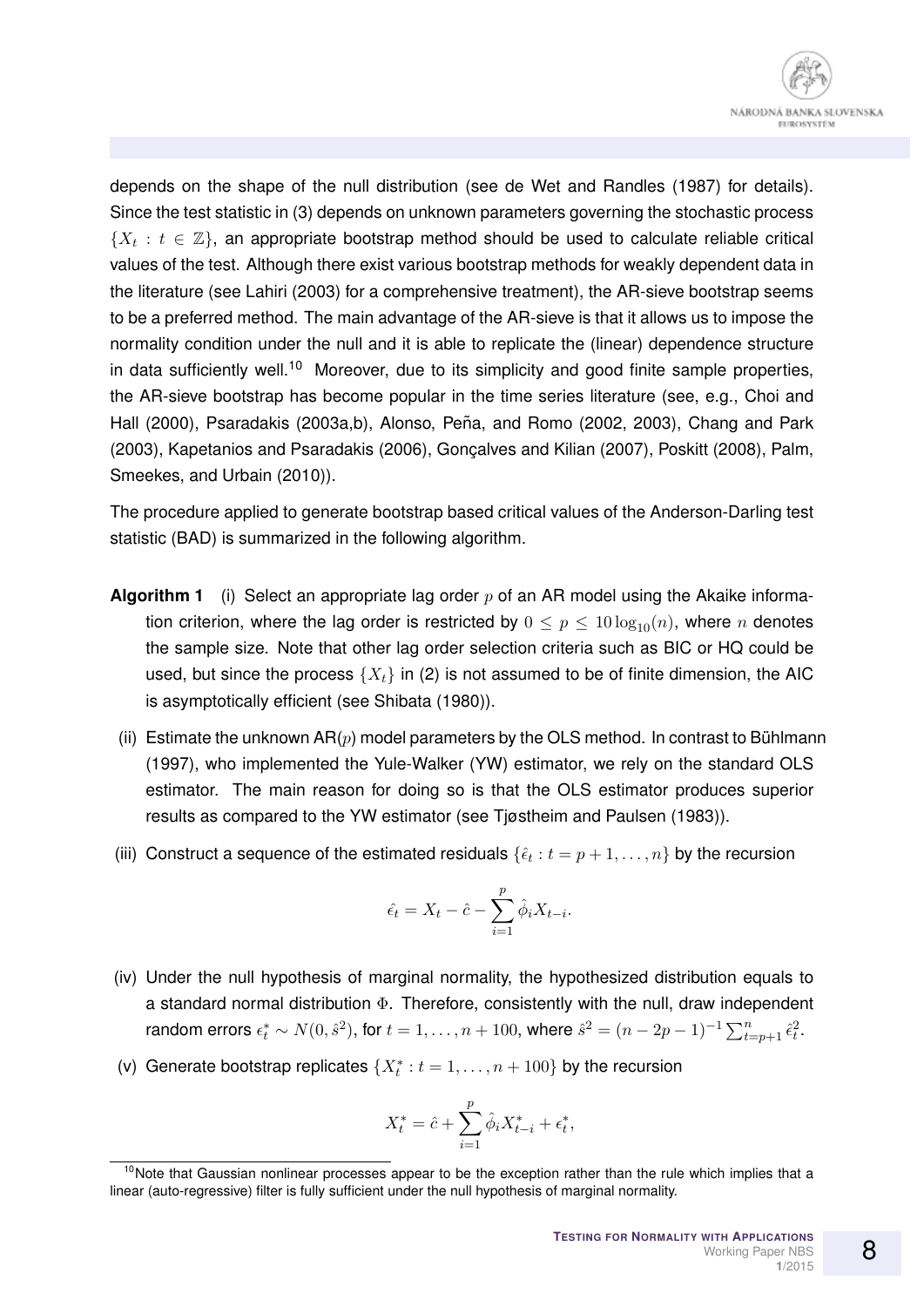where the process is initiated by a vector of sample averages:  $(X_{-p+1}^*,\ldots,X_0^*)=(\bar{X},\ldots,\bar{X}).$ The first 100 data points are then discarded in order to eliminate start-up effects and the remaining  $n$  data points are used.

- (vi) Construct a bootstrap analogy of the BAD test statistic  $\mathcal{A}_n^*$  calculated from a bootstrap sample  $\{X_t^* : t = 1, \ldots, n\}$ . It is worth noting that using Gaussian replicates in Step (v) reduces the simulation error of the bootstrap procedure and, thus makes the procedure more efficient as compared to relying on bootstrap replicates (see Davison and Hinkley (1997, pp. 31-37) for details).
- (vii) Repeat steps (iv)–(vi) independently B times to get a sample of the BAD statistics  $\{\mathcal{A}_{n,i}^* :$  $i = 1, \ldots, B$ . Then, the sampling distributions of the BAD test statistic is approximated by the empirical distribution functions associated with  $\{\mathcal{A}_{n,i}^* : i = 1,\ldots,B\}$ :  $H_n^*(u) =$  $B^{-1}\sum_{i=1}^B I(\mathcal{A}_{n,i}^*\ \le\ u).$  Finally, a bootstrap test of the nominal level  $\alpha$  rejects the null hypothesis of normality if

$$
\hat{\mathcal{A}}_n > \inf\{u : H_n^*(u) \ge (1 - \alpha)\},\
$$

where  $\hat{\mathcal{A}}_n$  is the BAD test statistic obtained form the observed sample  $\{X_t:t=1,\ldots,n\}.$ 

**Remark 1:** Kreiss, Paparoditis, and Politis (2011) and Jentsch and Politis (2013) prove that the distribution of a relevant statistic must only depend on the first and second moments of the process to ensure asymptotic validity of the AR-sieve bootstrap (see (4)).

**Remark 2:** An important question is to what extent the AR-sieve bootstrap works for stochastic processing not stemming from the Wold representation. Bickel and Bühlmann (1997) explain that the closure of the Wold representation is fairly large. It means that for any non-linear stochastic process there exist another process in the closure of linear processes having identical sample paths with probability exceeding  $1/e \approx 0.37$ . This finding implies that the AR-sieve bootstrap is very likely to give satisfactory results even for stochastic processes deviating from the Wold representation.

#### **2.2 MULTIVARIATE APPROACH**

Although the above approach could be used for testing joint normality of vector stochastic processes as well, the estimation of a multivariate version of the EDF-based tests is computationally intensive (see Justel, Peña, and Zamar (1997) for details). Therefore, some dimensionality reduction technique is desirable. A natural solution utilizes the fact that if a  $(k \times 1)$  random vector  $x_t$  is distributed as  $N(\mu, \Sigma)$  under the null hypothesis, then  $y_t=(\bm{x}_t-\bm{\mu})'\bm{\Sigma}^{-1}(\bm{x}_t-\bm{\mu})$ is distributed as  $\chi^2$  with  $k$  degrees of freedom (see, e.g., Malkovich and Afifi (1973), Koziol (1982), or Paulson, Roohan, and Sullo (1987)). This dimensionality reduction method is not,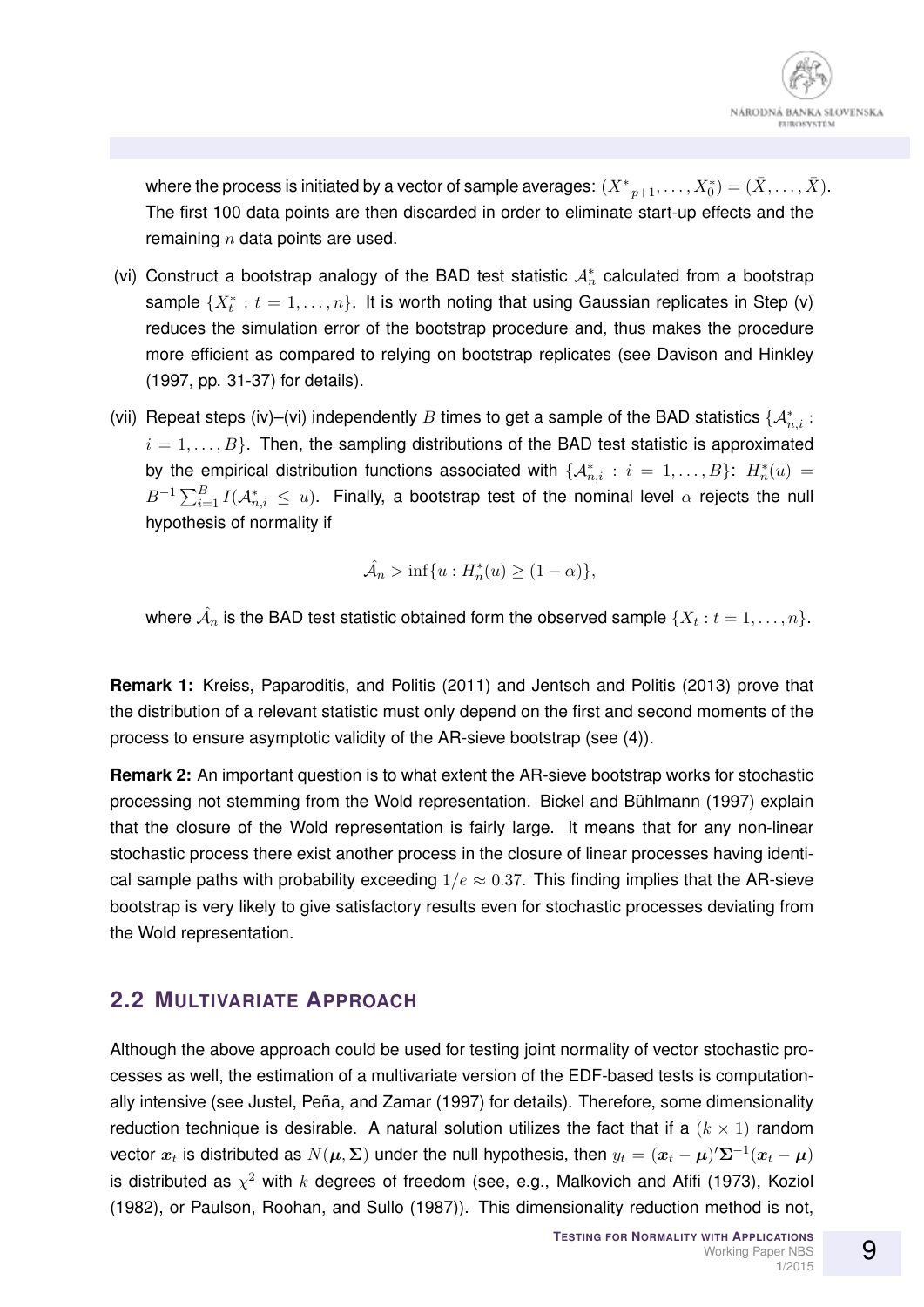

however, convenient in our case since the quadratic-form transformation, which is a non-linear transformation, precludes the use of the AR-sieve bootstrap on  $\{y_t : t \in \mathbb{Z}\}$  when calculating the critical values of the BAD test. Instead, a VAR-sieve bootstrap of Paparoditis (1996) on  $\{x_t : t \in \mathbb{Z}\}$  should be implemented. This approach, however, imposes a restriction on the relationship between a number of observations and a number of variables. In order to bypass this limitation, we incorporate a simple, yet flexible, method of dimensionality reduction which is in spirit similar to a quadratic-form transformation. In particular, our method relies on the well-known Cramér-Wold device and skewness-based linear transformation.

**Theorem 1** For a  $(k \times 1)$  random vectors  $x_t = (X_{1t}, \ldots, X_{kt})'$  and  $x = (X_1, \ldots, X_k)'$ , a nec $e$ ssary and sufficient condition for  $x_t \stackrel{d}{\longrightarrow} x$  with a joint distribution  $F(\mathbf{x})$  as  $t \to \infty$  is that  $\lambda' x_t \stackrel{d}{\longrightarrow} \lambda' x$  with a marginal distribution function  $F(\lambda' x)$  for each  $\lambda \in R^k.$ **Proof.** *See Billingsley (1995, p. 383) for a proof.*

The main conclusion of Theorem 1 is that, after an appropriate linear transformation, one can use the advantage of the test statistic defined in (3) when testing for joint normality of vector processes as well. An ultimate question here is how to determine the weighting vector  $\lambda$  in practice. Our reasoning is as follows: Since components in the vector  $x_t$  are assumed to be cross-correlated, a natural solution is to orthogonalize and then aggregate them. The orthogonalization can be done, for instance, by the eigenvalue decomposition. When doing so, a consistent estimator of the long-run variance-covariance matrix of  $x_t$  is required. Motivated by the literature on estimation of asymptotic covariance matrices in the presence of weak dependence, we consider an estimator

$$
\hat{\Sigma} = \hat{\Gamma}_0 + \sum_{h=1}^{m} W(h/m)(\hat{\Gamma}_h + \hat{\Gamma}'_h),
$$
\n(6)

where  $W(\cdot)$  are Bartlett weights, m is a real-valued bandwidth such that  $m \to \infty$  and  $m/T \to 0$ as  $T\to\infty$ , and  $\hat\mathbf{\Gamma}_h=T^{-1}\sum_{t=h+1}^T(\bm{x}_t-\bar{\bm{x}})(\bm{x}_{t-h}-\bar{\bm{x}})'$ , where  $\bar{\bm{x}}$  is a sample average. Finally, using the eigenvalue decomposition one can estimate a  $(k \times k)$  matrix  $\hat{\bm{P}}$  such that  $\hat{\bm{\Sigma}} = \hat{\bm{P}} \hat{\bm{P}}'$ (see Schott (2005, Chap. 4) for details).<sup>11</sup> Consistency of the estimator in (6) follows from well-known results on covariance matrix estimation (see Andrews (1991, Theorem 1)).

Orthogonalized components  $z_t = \hat{\textbf{\textit{P}}}^{-1} x_t = (Z_{1t}, \ldots, Z_{kt})'$  are then aggregated using the skewness-based weighting function defined as  $\bm{w}=[w_i],$  where  $w_i=1$  if  $skew(Z_{it})\geq 0$  and  $w_i = -1$  if  $skew(Z_{it}) < 0$ , for  $i \in \{1, ..., k\}$ , and  $skew(\cdot)$  can by any measure of skewness (e.g. the coefficient of skewness). The proposed linear dimensionality reduction preserves a departure from normality when aggregating positively and negatively skewed random variables. Note that if all components of  $z_t$  are, for example, positively skewed, then the weighting func-

<sup>&</sup>lt;sup>11</sup> Note that the Cholesky factorization may be used as well.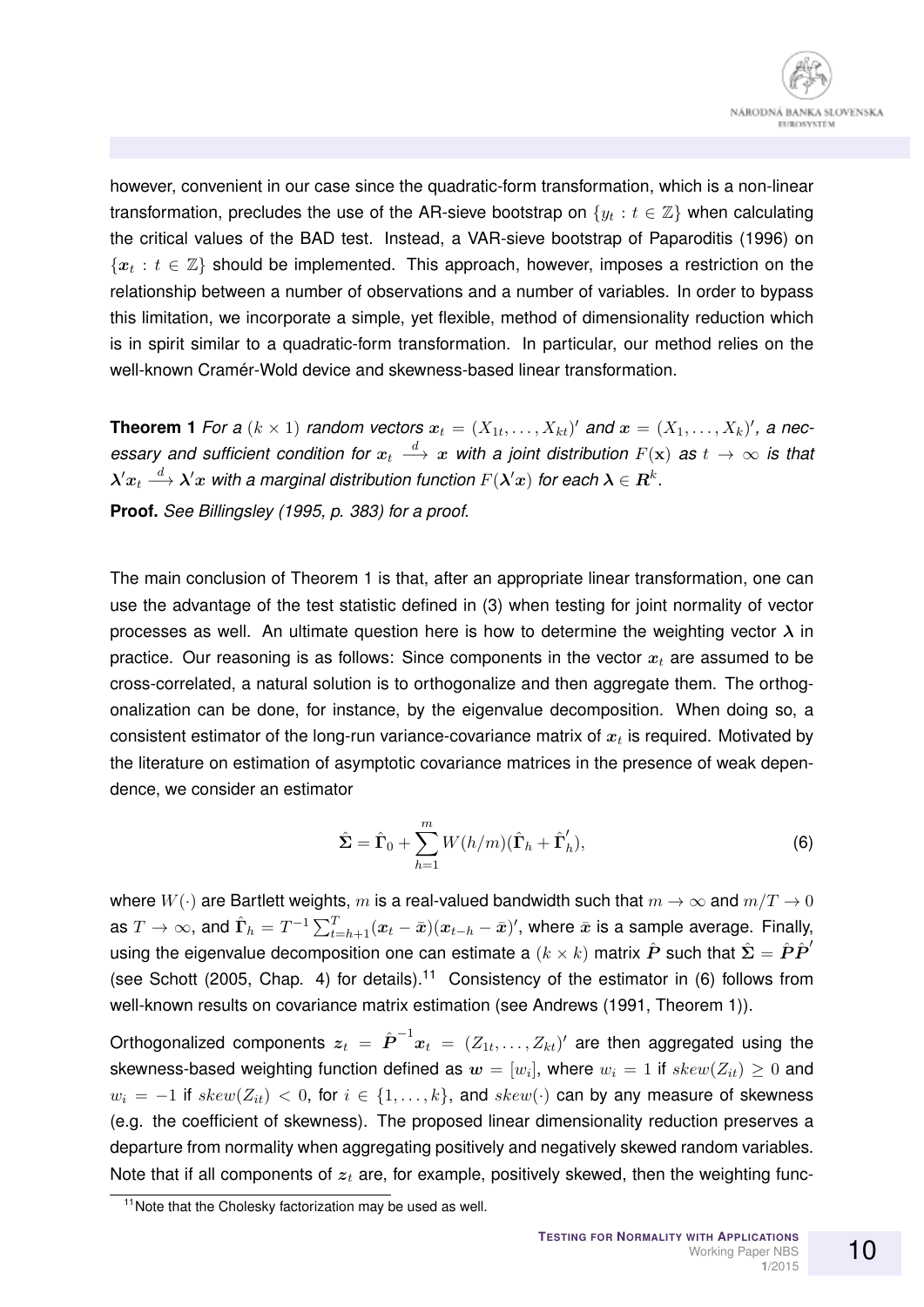

tion w becomes a  $(k \times 1)$  vector of ones, which means that the aggregation is equivalent to a summation of individual components in  $z_t$ .<sup>12</sup> Finally, one can then apply the testing procedure described in Algorithm 1 to the transformed scalar process  $X_t = \lambda' x_t$ , where  $\lambda' = w' \hat{\bm{P}}^{-1}.$ 

### **3. MONTE CARLO SIMULATIONS**

#### **3.1 EXPERIMENTAL DESIGN**

In this section, the size and power properties of the proposed BAD test statistic are assessed by means of Monte Carlo experiments. The experiments are based on artificial data generated according to the models:

$$
M0: X_t = \epsilon_t
$$

**M1:** 
$$
X_t = 0.5X_{t-1} + \epsilon_t
$$

**M2:** 
$$
X_t = 0.8X_{t-1} + \epsilon_t
$$

**M3:** 
$$
X_t = 0.8X_{t-1} - 0.4X_{t-2} - 0.5\epsilon_{t-1} + \epsilon_t
$$

**M4:** 
$$
X_t = 0.5X_{t-1} - 0.3X_{t-1}\epsilon_{t-1} + \epsilon_t
$$

**M5:** 
$$
X_t = 1.5S_t - 0.5(1 - S_t) + 0.5X_{t-1} + \epsilon_t
$$

$$
\textbf{M6: } x_t = \begin{pmatrix} 0.4 & 0.3 \\ 0.3 & 0.4 \end{pmatrix} x_{t-1} + \begin{pmatrix} a_t \\ \varepsilon_t \end{pmatrix}
$$

In each case,  $\{\epsilon_t\}$  are i.i.d. random variables having zero mean and unit variance. Models M1 – M3 are linear ARMA models with different persistence, model M4 is a bilinear model, model M5 is a Markov-switching AR model, and model M6 is a bivariate linear VAR model. It is important to point out that models M4 and M5 do not fulfill the regularity assumptions related to the Wold representation (see Section 2 for details). These two models are considered as a form of a robustness check - to examine how the AR-sieve bootstrap works under non-standard circumstances. This property is important especially for empirical applications where it might be difficult to check in advance the validity of the test assumptions. The DGPs are set in such a way that the marginal distribution of M4 and M5 models is non-normal even under Gaussian innovations.

The distribution of  $\epsilon_t$  is either Gaussian or belongs to the family of generalized lambda distributions. The latter may be specified via its quantile function, which is  $Q(\nu) = \lambda_1 + \{\nu^{\lambda_3} - (1 - \nu)\}$  $(\nu)^{\lambda_4}$ } $/\lambda_2$ ,  $\nu \in [0,1]$  (see Ramberg and Schmeiser (1974)); the parameter values used in the experiments are taken from Bai and Ng (2005) and can be found in Table 2. In particular, apart from a Gaussian distribution of innovations (denoted as "N"), we consider three symmetric but

 $12$ Note that this type of aggregation is used, for instance, in Newey and West (1994, pp. 633–634) when calculating the long-run covariance matrices using the automatic lag order procedure.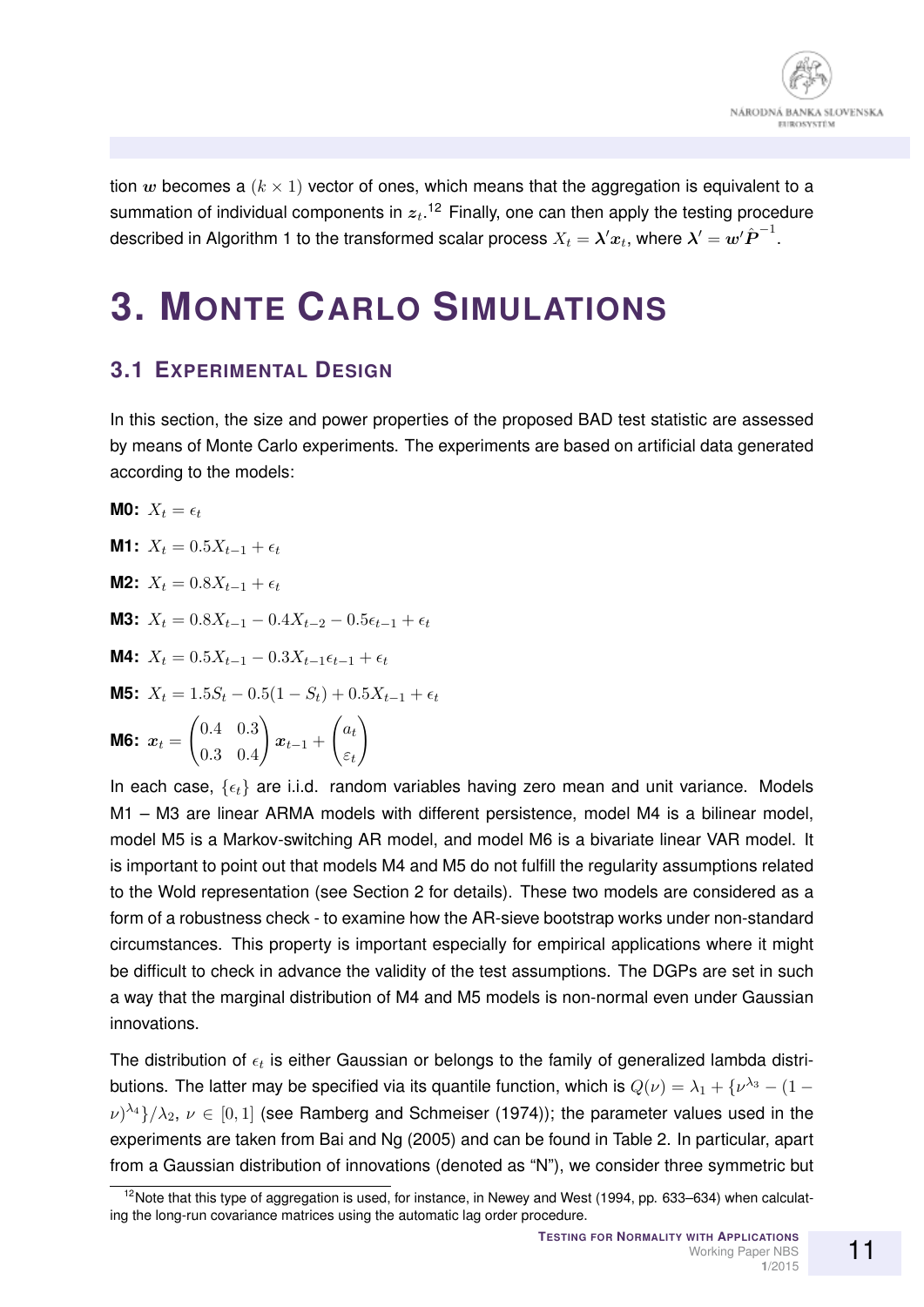heavy-tailed distributions (denoted as "S1", "S2", "S3") and three asymmetric distributions (denoted as "A1", "A2", "A3"). The distribution of  $a_t$  in model M6 is Gaussian unless otherwise stated.

Experiments proceed by generating 1,000 independent artificial time series  $\{X_t\}$  and  $\{x_t\}$  of length  $100 + n$ , with  $n \in \{100, 200, 500\}$ , for each design point. The first 100 data points of each series are then discarded in order to eliminate start-up effects and the remaining  $n$  data points are used to compute the value of the BAD test statistic defined in (3). For the selected DGPs (i.e. models M0, M1 and M2), the BAD test is compared with the modified Jarque-Bera test discussed in Bai and Ng (2005, p. 52) (henceforth the BN test). The BN test is based on the coefficients of skewness and kurtosis with an appropriately estimated variance-covariance matrix. The rejection frequencies of the BN test for models M0, M1 and M2 reported in Table 3 are reproduced from Bai and Ng (2005, p. 57).

#### **3.2 SIMULATION RESULTS**

The Monte Carlo rejection frequencies of tests of nominal level 0.05 are reported in Tables 3 – 4. The results suggest the following:

(i) For all relevant data points (see models M0, M1, M2, M3 with Gaussian innovations), the proposed BAD test has empirical levels very close to the nominal level 0.05, regardless of the sample size  $n$ , whereas the BN test exhibits a size distortion especially for strongly persistent processes (see M2 model results).

(ii) The BAD test has very good power properties (see models M0, M1, M2, M3 with nonnormal innovations S1–A3), even for the smallest of the sample sizes considered in the paper. For example, in the case of M1, the rejection frequency of the BAD test is 0.81 under A1 when  $n = 100$ , whereas only 0.21 for the BN test. Surprisingly, we find that significant differences between the BAD and BN tests are observed even in large samples (i.e.  $n = 500$ ). For instance, in the case of M1, the rejection frequency of the BAD test is 1.00 under S3 when  $n = 500$ , whereas only 0.33 for the BN test.

(iii) The BAD test produces very encouraging results when testing for joint normality of vector random variables. In particular, the BAD test has very good size and power properties for a bivariate VAR model (model M6) even if only one component of model innovations is drawn from a non-normal distribution, whereas the other random component is drawn from a standard normal distribution (see the Monte Carlo setup).

(iv) The BAD test does perform very well even for DGPs deviating from the Wold representation. For example, in the case of M4 (a bilinear model), the rejection frequency of the BAD test exceeds 0.68 for non-normal innovations, regardless of the sample size.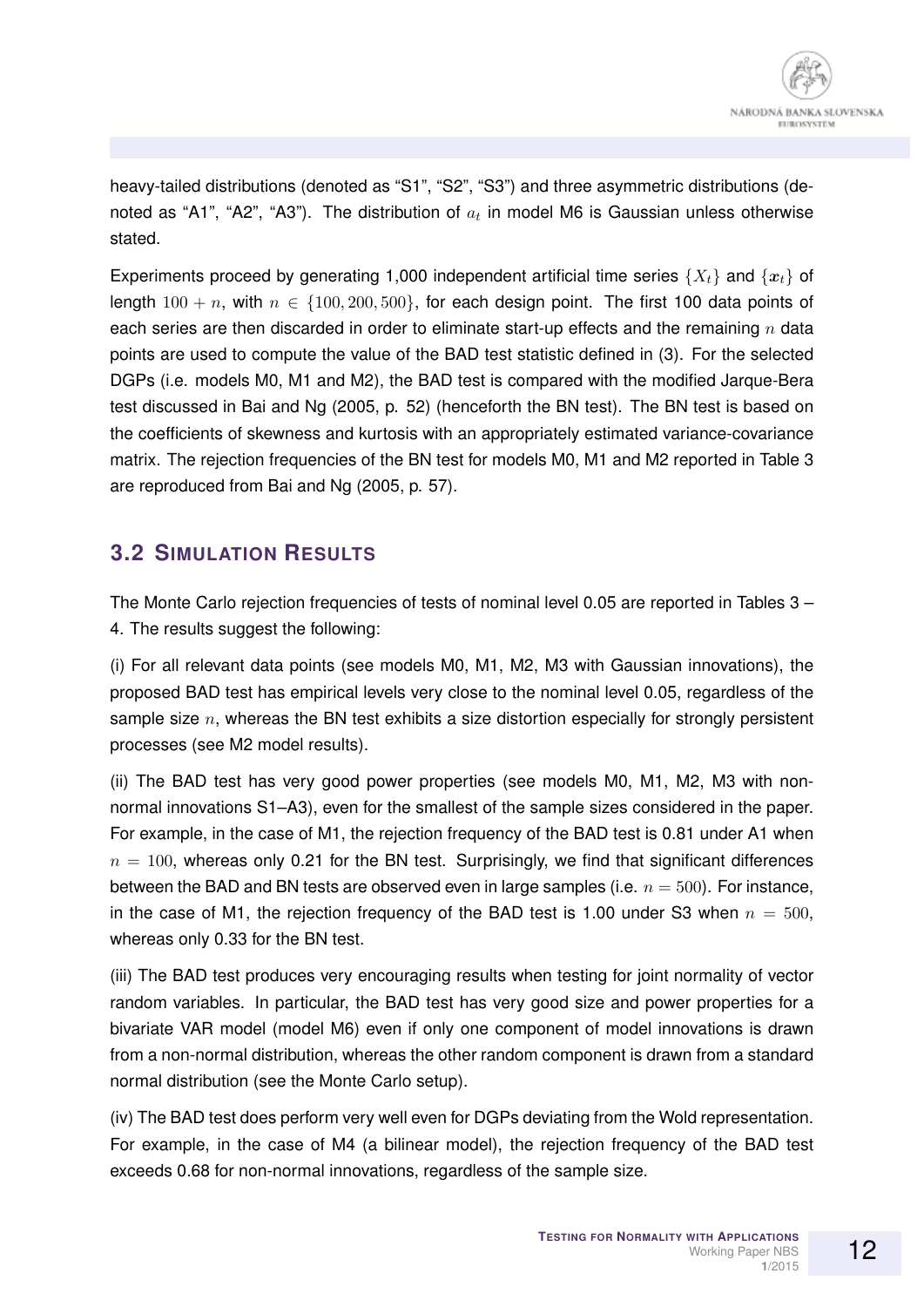

## **4. ARE THE NBS INFLATION FORECAST ERRORS GAUSSIAN?**

Following Britton and Fisher (1998), the National Bank of Slovakia (NBS) currently relies on using a two-piece Gaussian distribution when calculating the prediction bands of the inflation rate (see National Bank of Slovakia (2012, p. 17)). The main task of this exercise is to investigate whether marginal and joint normality (or lack of them) are common characteristic features of the NBS inflation forecast errors. Put differently, we investigate whether or not Gaussian prediction bands of the NBS inflation forecasts might be appropriate or not.

Let us define the forecast error as  $X_t(h) = \pi_{t+h} - \pi_t(h)$ , for the horizon  $h \in \{1, \ldots, 12\}$ , where  $\pi_t(h)$  stands for the h-step ahead forecast of the (year-on-year) CPI inflation rate and  $\pi_{t+h}$  denotes the actual inflation rate. The series span the period January 1996 – January 2014 (i.e.  $n = 86$ ) for each forecast horizon h. The NBS inflation forecasts for the selected horizons  $h \in \{1, 6, 12\}$  are depicted in Figure 2. It can be easily concluded from the figure that persistence of the forecast errors  $X_t(h)$  increases significantly with the forecast horizon h (the first-order autocorrelation coefficient of  $X_t(h)$  increases from 0.59 for  $h = 1$  to 0.97 for  $h = 12$ .)

| hypothesis | horizon             | $B = 1000$ | $B = 5000$ | $B = 10000$ |
|------------|---------------------|------------|------------|-------------|
| marginal   | $h=1$               | 0.04       | 0.04       | 0.04        |
|            | $h=2$               | 0.36       | 0.35       | 0.35        |
|            | $h=3$               | 0.24       | 0.24       | 0.24        |
|            | $h=4$               | 0.40       | 0.41       | 0.40        |
|            | $h=5$               | 0.49       | 0.50       | 0.50        |
|            | $h=6$               | 0.63       | 0.61       | 0.63        |
|            | $h=7$               | 0.91       | 0.89       | 0.87        |
|            | $h=8$               | 0.84       | 0.86       | 0.86        |
|            | $h=9$               | 0.87       | 0.86       | 0.87        |
|            | $h=10$              | 0.73       | 0.74       | 0.73        |
|            | $h=11$              | 0.57       | 0.59       | 0.57        |
|            | $h=12$              | 0.56       | 0.59       | 0.58        |
| joint      | $h = 1, \ldots, 12$ | 0.65       | 0.62       | 0.62        |

Table 1: P-values of the BAD Test for Marginal and Joint Normality of the Inflation Forecast Errors

We focus on testing for both marginal and joint normality of the forecast errors. In particular, the null hypotheses are set as follows:

(i) marginal:  $H_0: F(X_t(h)) = N(0, \sigma_h^2)$  against  $H_1: F(X_t(h)) \neq N(0, \sigma_h^2)$  for  $h \in \{1, ..., 12\}$ , where  $0 < \sigma_h^2 < \infty$ .

(ii) joint:  $H_0$ :  $F(X_t(1),...,X_t(12)) = N(0,\Sigma)$  against  $H_1 : F(X_t(1),...,X_t(12)) \neq N(0,\Sigma)$ , where  $\Sigma$  is a symmetric and positive-definite matrix. A dimensionality reduction of the forecast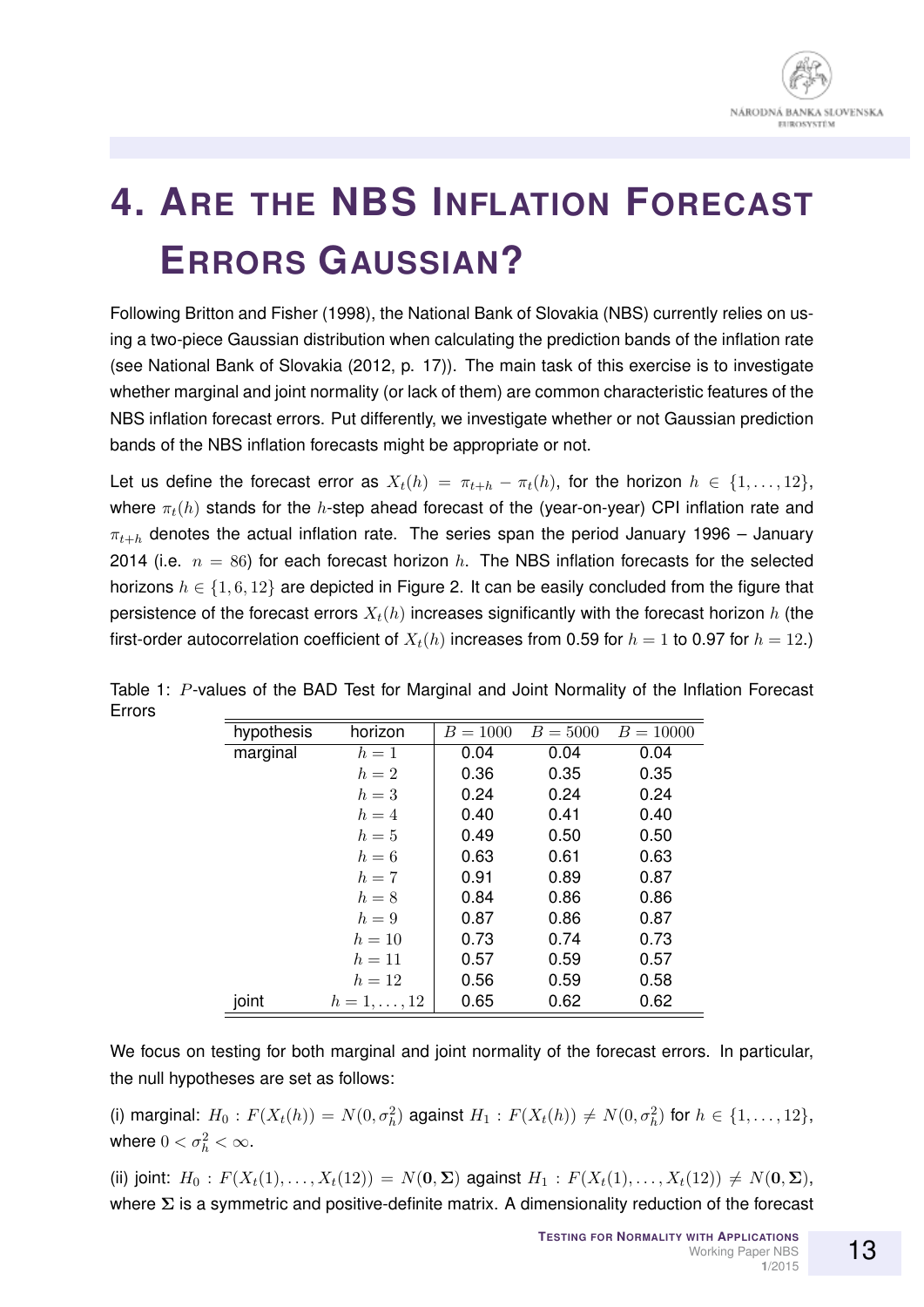

errors proceeds as described in Section 2.2 when testing for joint normality.

The bootstrap-based  $p$ -values of the BAD test, based on a different number of bootstrap replications  $B \in \{1000, 5000, 10000\}$ , are presented in Table 1.<sup>13</sup> The results reveal that apart from the 1-month ahead forecast error (i.e.  $X_t(1)$ ), neither marginal nor joint hypothesis of normality can be rejected at the usual significance level 0.05, regardless of a number of bootstrap replications  $B.^{14}$  Put differently, the statistical analysis of the historical NBS inflation forecast errors does not support the use of two-piece (asymmetric) Gaussian prediction bands.

### **5. CONCLUSION**

This paper has considered the bootstrap-based Anderson-Darling test statistic for testing for normality of the marginal law of strictly stationary and weakly dependent scalar and vector stochastic processes. We have shown that the BAD test is intuitive, easy to implement, and requires only the first four moments to be finite to provide valid statistical inference. Monte Carlo results have revealed that the BAD test has very good size and power properties in finite samples which unambiguously outperform those obtained from the BN test discussed in Bai and Ng (2005).

14

 $13$ Note that since the forecast errors are assumed to be zero mean processes, the constant term is omitted in (2) when testing for normality.

<sup>&</sup>lt;sup>14</sup>It can be concluded that no gain is achieved from using more than 1000 bootstrap replications.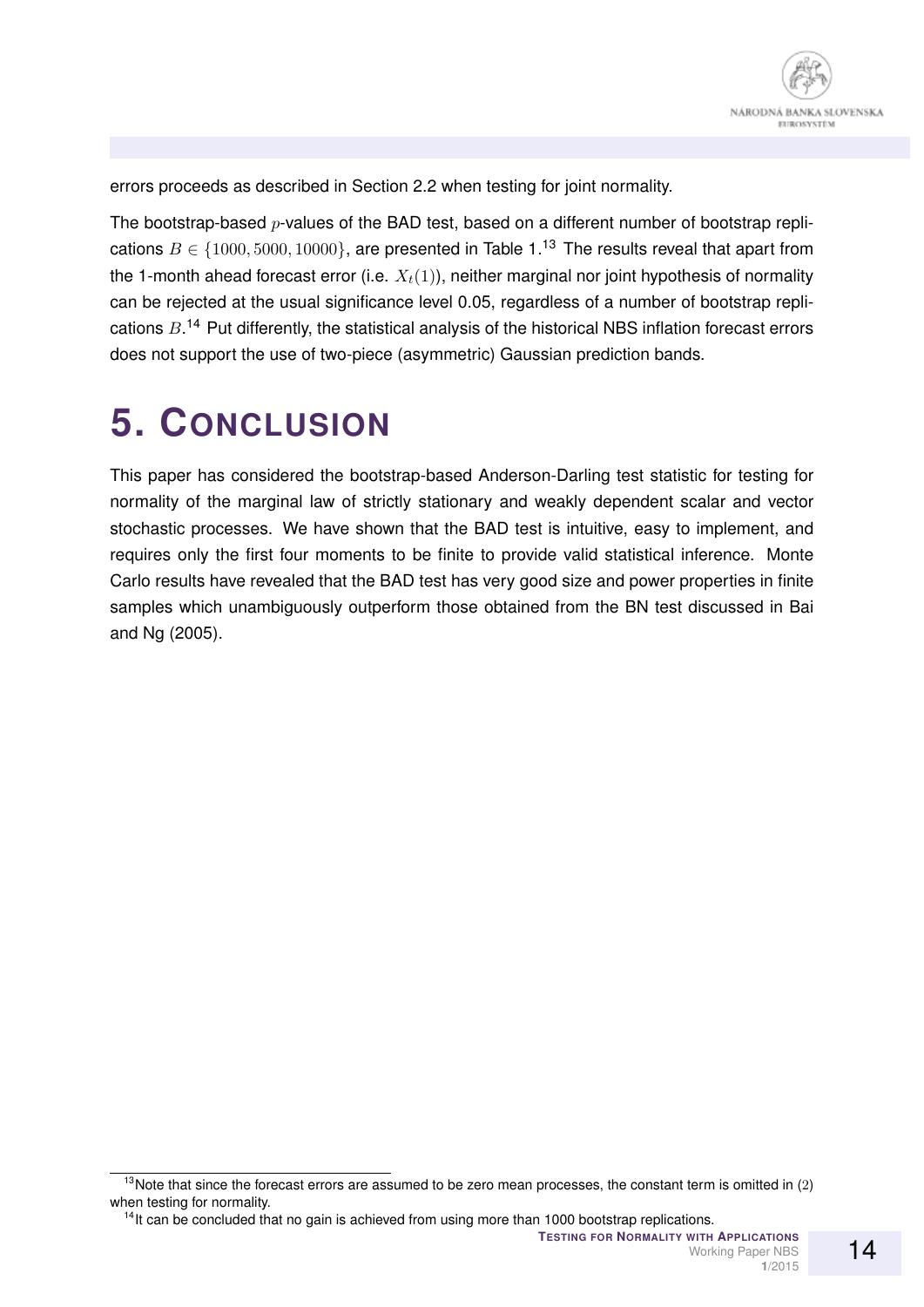

### **REFERENCES**

- ADOLFSON, M., J. LINDE´, AND M. VILLANI (2007): "Forecasting performance of an open economy DSGE model," *Econometric Reviews*, 26, 289–328.
- ALONSO, A., D. PEÑA, AND J. ROMO (2002): "Forecasting time series with sieve bootstrap," *Journal of Statistical Planning and Inference*, 100, 1–11.
- (2003): "On sieve bootstrap prediciton intervals," *Statistics & Probability Letters*, 65, 13–20.
- ANDERSON, T., AND D. DARLING (1952): "Asymptotic theory of certain "goodness of fit" criteria based on stochastic processes," *The Annals of Mathematical Statistics*, 23, 193–212.
- ANDREWS, D. (1991): "Heteroskedasticity and autocorrelation consistent covariance matrix estimation," *Econometrica*, 59, 817–858.
- BAI, J., AND S. NG (2005): "Tests for skewness, kurtosis, and normality for time series data," *Journal of Business and Economic Statistics*, 23, 49–60.
- Bank of Canada (2013): "Monetary Policy Report," 4/2013.
- Bank of England (2013): "Inflation Report," 4/2013.
- BICKEL, P., AND P. BUHLMANN ¨ (1997): "Closure of linear processes," *Journal of Theoretical Probability*, 10, 445–479.
- BILLINGSLEY, P. (1995): *Probability and Measure*. Wiley.
- BRITTON, E., AND P. FISHER (1998): "The Inflation Report projections: understanding the fan chart," *Bank of England Quarterly Bulletin*, 1, 30–37.
- BÜHLMANN, P. (1997): "Sieve bootstrap for time series," *Bernoulli*, 3, 123–148.
- CHANG, Y., AND J. PARK (2003): "A sieve bootstrap for the test of a unit root," *Journal of Time Series Analysis*, 24, 379–400.
- CHOI, E., AND P. HALL (2000): "Bootstrap confidence regions computed from autoregressions of arbitrary order," *Journal of the Royal Statistical Society*, 62, 461–477.
- CLEMENTS, M., AND D. HENDRY (2008): *A Companion to Economic Forecasting*. Wiley.
- D'AGOSTINO, R., AND M. STEPHENS (1986): *Goodness-of-Fit Techniques*. CRC.
- DASGUPTA, A. (2008): *Asymptotic Theory of Statistics and Probability*. Springer.
- DAVISON, A., AND D. HINKLEY (1997): *Bootstrap Methods and Their Application*. Cambridge University Press.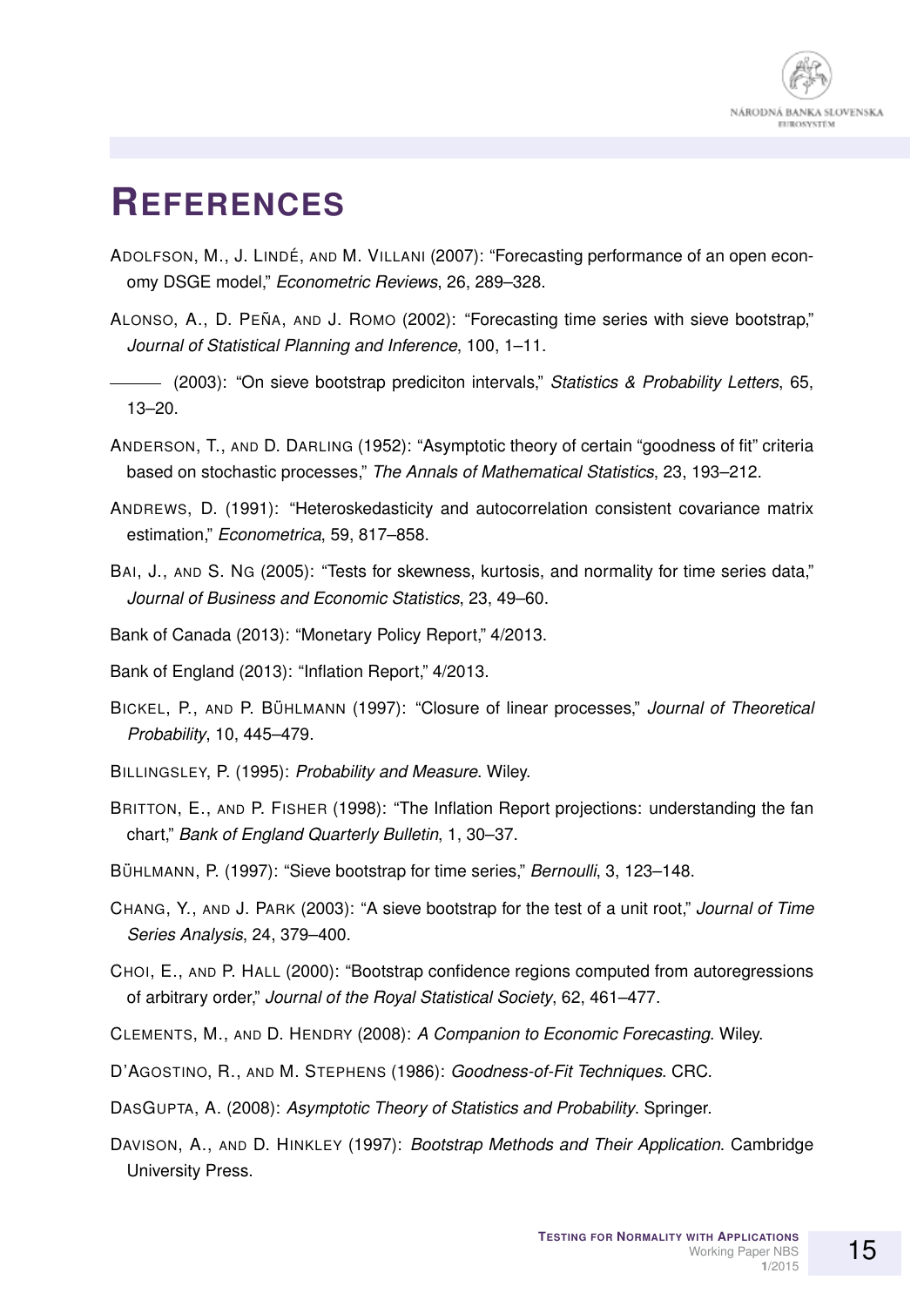- DE WET, T., AND R. RANDLES (1987): "On the effect of substituting parameter estimators in limiting  $\chi^2$  U and V statistics," *The Annals of Statistics*, 15, 398–412.
- GONCALVES, S., AND L. KILIAN (2007): "Asymptotic and bootstrap inference for AR ( $\infty$ ) processes with conditional heteroskedasticity," *Econometric Reviews*, 26, 609–641.
- HALL, P., AND A. WELSH (1983): "A test for normality based on the empirical characteristic function," *Biometrika*, 70, 485–489.
- JANSEN, D., AND C. D. VRIES (1991): "On the frequency of large stock returns: Putting booms and busts into perspective," *The Review of Economics and Statistics*, 73, 18–24.
- JARQUE, C., AND A. BERA (1980): "Efficient tests for normality, homoscedasticity and serial independence of regression residuals," *Economics Letters*, 6, 255–259.
- JENTSCH, C., AND D. POLITIS (2013): "Valid Resampling of Higher-Order Statistics Using the Linear Process Bootstrap and Autoregressive Sieve Bootstrap," *Communications in Statistics-Theory and Methods*, 42, 1277–1293.
- JUSTEL, A., D. PEÑA, AND R. ZAMAR (1997): "A multivariate Kolmogorov-Smirnov test of goodness of fit," *Statistics & Probability Letters*, 35, 251–259.
- KAPETANIOS, G., AND Z. PSARADAKIS (2006): "Sieve bootstrap for strongly dependent stationary processes," Discussion paper, Working Paper, Department of Economics, Queen Mary, University of London.
- KILIAN, L., AND U. DEMIROGLU (2000): "Residual-based tests for normality in autoregressions: Asymptotic theory and simulation evidence," *Journal of Business & Economic Statistics*, 18, 40–50.
- KOZIOL, J. (1982): "A class of invariant procedures for assessing multivariate normality," *Biometrika*, 69, 423–427.
- KREISS, J., E. PAPARODITIS, AND D. POLITIS (2011): "On the range of validity of the autoregressive sieve bootstrap," *The Annals of Statistics*, 39, 2103–2130.
- LAHIRI, S. (2003): *Resampling Methods for Dependent Data*. Springer.
- LOBATO, I., AND C. VELASCO (2004): "A simple test of normality for time series," *Econometric Theory*, 20, 671–689.
- LORETAN, M., AND P. PHILLIPS (1994): "Testing the covariance stationarity of heavy-tailed time series," *Journal of Empirical Finance*, 1, 211–248.
- MALKOVICH, J., AND A. AFIFI (1973): "On tests for multivariate normality," *Journal of the american statistical association*, 68, 176–179.
- MARDIA, K. (1980): "Tests of Univariate and Multivariate Normality," *Handbook of Statistics*, 1, 279–319.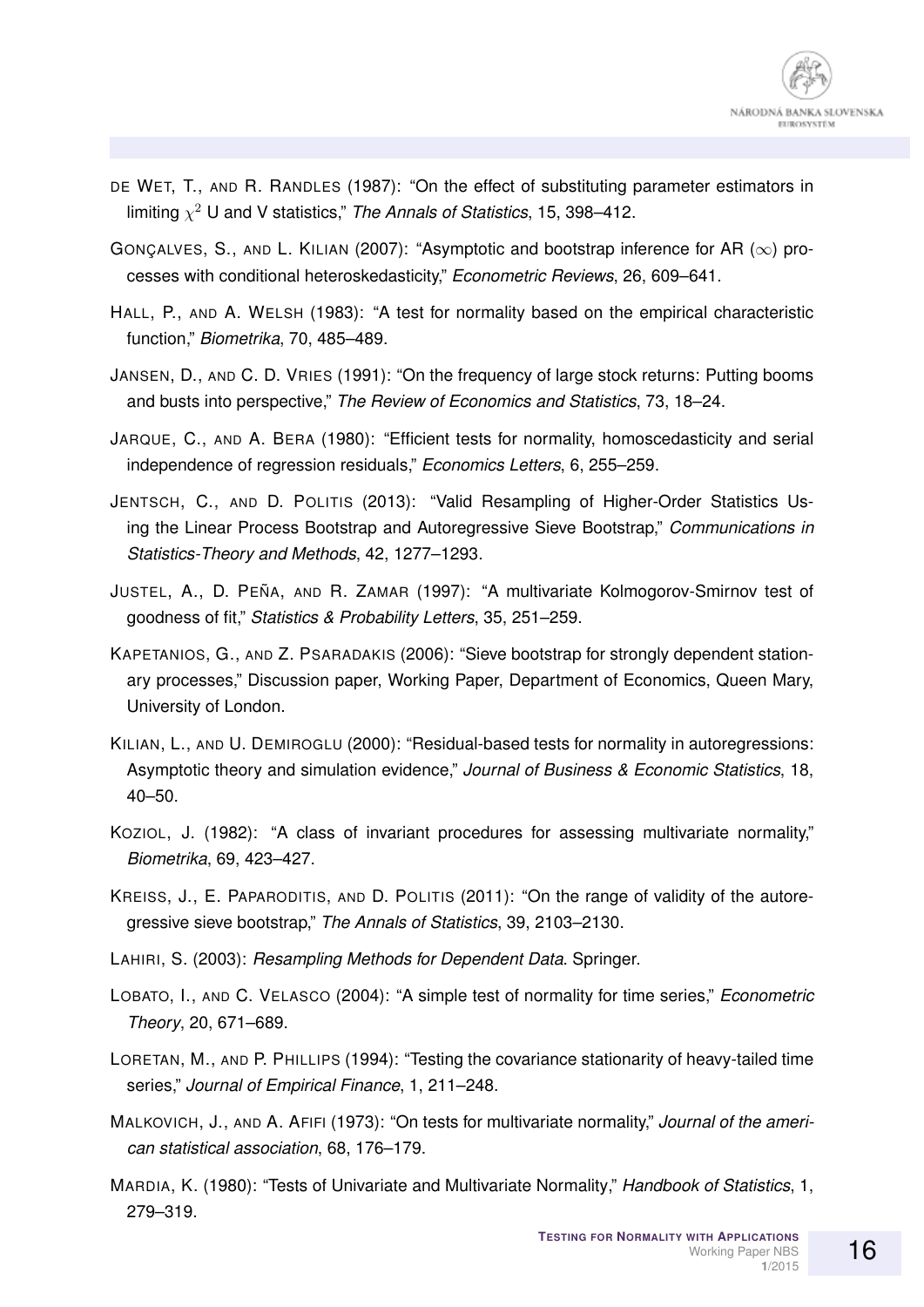

National Bank of Slovakia (2012): "Medium-term Forecast," 4/2012.

- NEWEY, W., AND K. WEST (1994): "Automatic lag selection in covariance matrix estimation," *The Review of Economic Studies*, 61, 631–653.
- NOCETI, P., J. SMITH, AND S. HODGES (2003): "An evaluation of tests of distributional forecasts," *Journal of Forecasting*, 22, 447–455.
- Norges Bank (2013): "Monetary Policy Report," 4/2013.
- PALM, F., S. SMEEKES, AND J. URBAIN (2010): "A sieve bootstrap test for cointegration in a conditional error correction model," *Econometric Theory*, 26, 647–681.
- PAPARODITIS, E. (1996): "Bootstrapping autoregressive and moving average parameter estimates of infinite order vector autoregressive processes," *Journal of Multivariate Analysis*, 57, 277–296.
- PAULSON, A., P. ROOHAN, AND P. SULLO (1987): "Some empirical distribution function tests for multivariate normality," *Journal of Statistical Computation and Simulation*, 28, 15–30.
- POSKITT, D. (2008): "Properties of the Sieve Bootstrap for Fractionally Integrated and Non-Invertible Processes," *Journal of Time Series Analysis*, 29, 224–250.
- PSARADAKIS, Z. (2003a): "A bootstrap test for symmetry of dependent data based on a Kolmogorov–Smirnov type statistic," *Communications in Statistics*, 32, 113–126.

(2003b): "A sieve bootstrap test for stationarity," *Statistics & Probability Letters*, 62, 263–274.

- PSARADAKIS, Z., AND M. VÁVRA (2014): "Testing for marginal asymemetry of weakly dependent processes," *Journal of Time Series Analysis*, forthcoming.
- RAMBERG, J., AND B. SCHMEISER (1974): "An approximate method for generating asymmetric random variables," *Communications of the ACM*, 17, 78–82.
- RUNDE, R. (1997): "The asymptotic null distribution of the Box-Pierce Q-statistic for random variables with infinite variance an application to German stock returns," *Journal of Econometrics*, 78, 205–216.
- SCHOTT, J. (2005): *Matrix Analysis for Statistics*. Wiley.
- SHAPIRO, S., AND M. WILK (1965): "An analysis of variance test for normality (complete samples)," *Biometrika*, 52, 591–611.
- SHAPIRO, S., M. WILK, AND H. CHEN (1968): "A comparative study of various tests for normality," *Journal of the American Statistical Association*, 63, 1343–1372.
- SHIBATA, R. (1980): "Asymptotically efficient selection of the order of the model for estimating parameters of a linear process," *The Annals of Statistics*, 8, 147–164.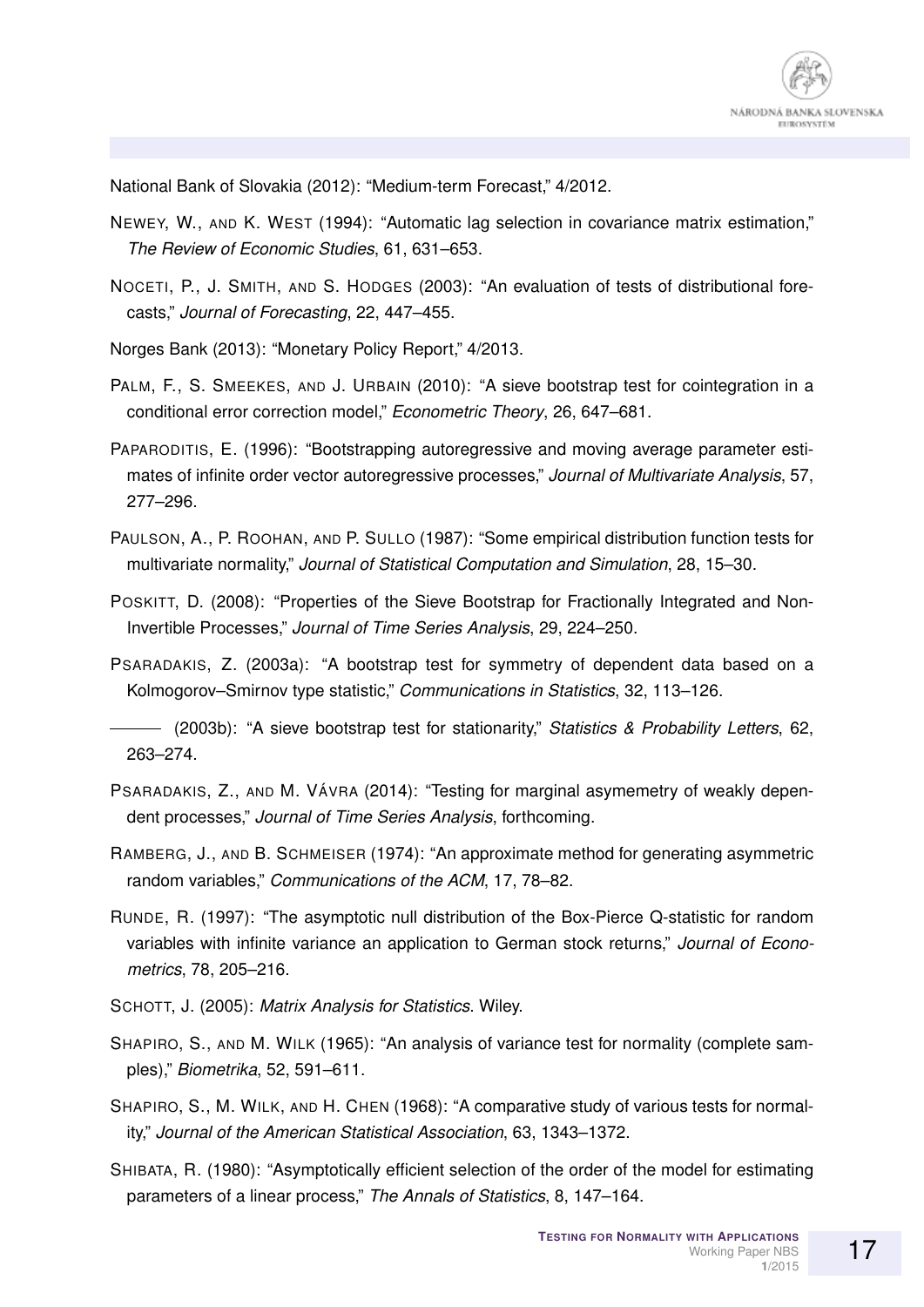

Sveriges Riksbank (2013): "Monetary Policy Report," 4/2013.

THODE, H. (2002): *Testing for Normality*. Marcel Dekker New York.

- TJØSTHEIM, D., AND J. PAULSEN (1983): "Bias of some commonly-used time series estimates," *Biometrika*, 70, 389–399.
- WHITE, H. (2001): *Asymptotic Theory for Econometricians*. Academic Press.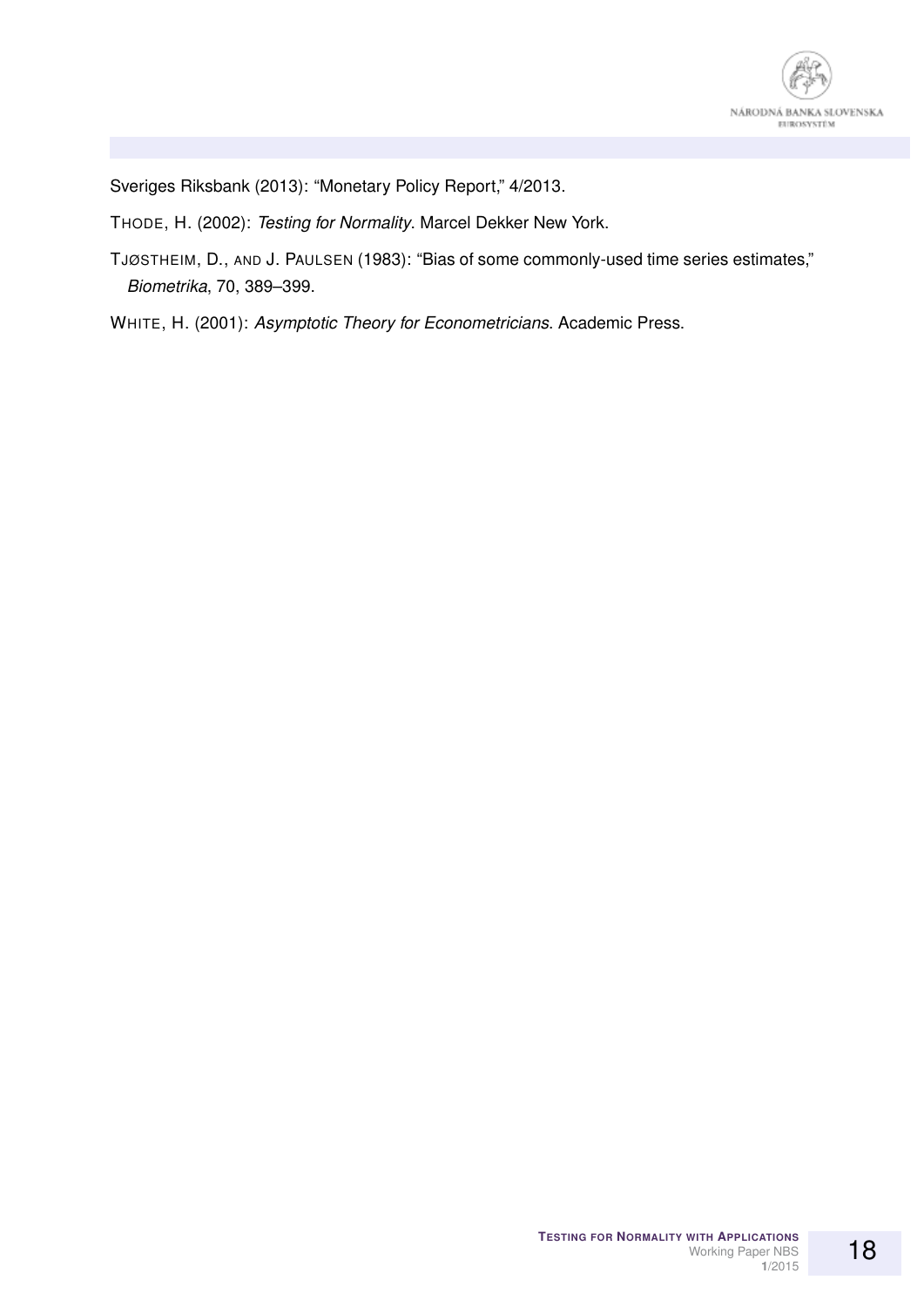

### **A. TABLES**

|                | Table 2. Farameters of Generalized Lambua Distribution |             |             |             |          |          |  |  |  |  |  |
|----------------|--------------------------------------------------------|-------------|-------------|-------------|----------|----------|--|--|--|--|--|
|                | $\lambda_1$                                            | $\lambda$ 2 | $\lambda_3$ | $\lambda_4$ | skewness | kurtosis |  |  |  |  |  |
| S1             | 0.000000                                               | $-1.000000$ | $-0.080000$ | $-0.080000$ | 0.0      | 6.0      |  |  |  |  |  |
| S <sub>2</sub> | 0.000000                                               | $-0.397912$ | $-0.160000$ | $-0.160000$ | 0.0      | 11.6     |  |  |  |  |  |
| S <sub>3</sub> | 0.000000                                               | $-1.000000$ | $-0.240000$ | $-0.240000$ | 0.0      | 126.0    |  |  |  |  |  |
| A1             | 0.000000                                               | $-1.000000$ | $-0.007500$ | $-0.030000$ | 1.5      | 7.5      |  |  |  |  |  |
| A2             | 0.000000                                               | $-1.000000$ | $-0.100900$ | $-0.180200$ | 2.0      | 21.1     |  |  |  |  |  |
| A3             | 0.000000                                               | $-1.000000$ | $-0.001000$ | $-0.130000$ | 3.2      | 23.8     |  |  |  |  |  |

Table 2: Parameters of Generalized Lambda Distribution

|                |                | $n = 100$                                      |            |           | $n=200$    | $n=500$   |            |  |
|----------------|----------------|------------------------------------------------|------------|-----------|------------|-----------|------------|--|
| <b>DGP</b>     | distr.         | <b>BN</b>                                      | <b>BAD</b> | <b>BN</b> | <b>BAD</b> | <b>BN</b> | <b>BAD</b> |  |
| M <sub>0</sub> | N              | 0.05                                           | 0.05       | 0.09      | 0.05       | 0.08      | 0.06       |  |
|                | S <sub>1</sub> | 0.06                                           | 0.48       | 0.13      | 0.77       | 0.53      | 0.99       |  |
|                | S <sub>2</sub> | 0.07                                           | 0.72       | 0.22      | 0.95       | 0.50      | 1.00       |  |
|                | S <sub>3</sub> | 0.09                                           | 0.87       | 0.20      | 0.99       | 0.37      | 1.00       |  |
|                | A1             | 0.81                                           | 0.97       | 1.00      | 1.00       | 1.00      | 1.00       |  |
|                | A <sub>2</sub> | 0.22                                           | 0.89       | 0.52      | 0.99       | 0.87      | 1.00       |  |
|                | A3             | 0.95                                           | 1.00       | 0.99      | 1.00       | 1.00      | 1.00       |  |
| M1             | N              | 0.03                                           | 0.05       | 0.05      | 0.05       | 0.09      | 0.04       |  |
|                | S <sub>1</sub> | 0.01                                           | 0.23       | 0.04      | 0.40       | 0.22      | 0.78       |  |
|                | S <sub>2</sub> | 0.04                                           | 0.44       | 0.09      | 0.69       | 0.34      | 0.97       |  |
|                | S <sub>3</sub> | 0.04                                           | 0.63       | 0.11      | 0.88       | 0.33      | 1.00       |  |
|                | A1             | 0.21                                           | 0.81       | 0.83      | 0.97       | 1.00      | 1.00       |  |
|                | A2             | 0.10                                           | 0.67       | 0.35      | 0.89       | 0.79      | 1.00       |  |
|                | A3             | 0.45                                           | 1.00       | 0.97      | 1.00       | 1.00      | 1.00       |  |
| M <sub>2</sub> | N              | 0.01                                           | 0.06       | 0.02      | 0.06       | 0.04      | 0.05       |  |
|                | S <sub>1</sub> | 0.00<br>0.11<br>S <sub>2</sub><br>0.01<br>0.19 |            | 0.00      | 0.14       | 0.02      | 0.17       |  |
|                |                |                                                |            | 0.02      | 0.24       | 0.06      | 0.37       |  |
|                | S <sub>3</sub> | 0.01                                           | 0.28       | 0.03      | 0.39       | 0.09      | 0.65       |  |
|                | A1             | 0.00                                           | 0.25       | 0.03      | 0.43       | 0.46      | 0.80       |  |
|                | A2             | 0.01                                           | 0.32       | 0.06      | 0.44       | 0.36      | 0.77       |  |
|                | A3             | 0.00                                           | 0.59       | 0.03      | 0.88       | 0.73      | 1.00       |  |

Table 3: Empirical Rejection Frequencies of the BAD and BN Tests for Normality